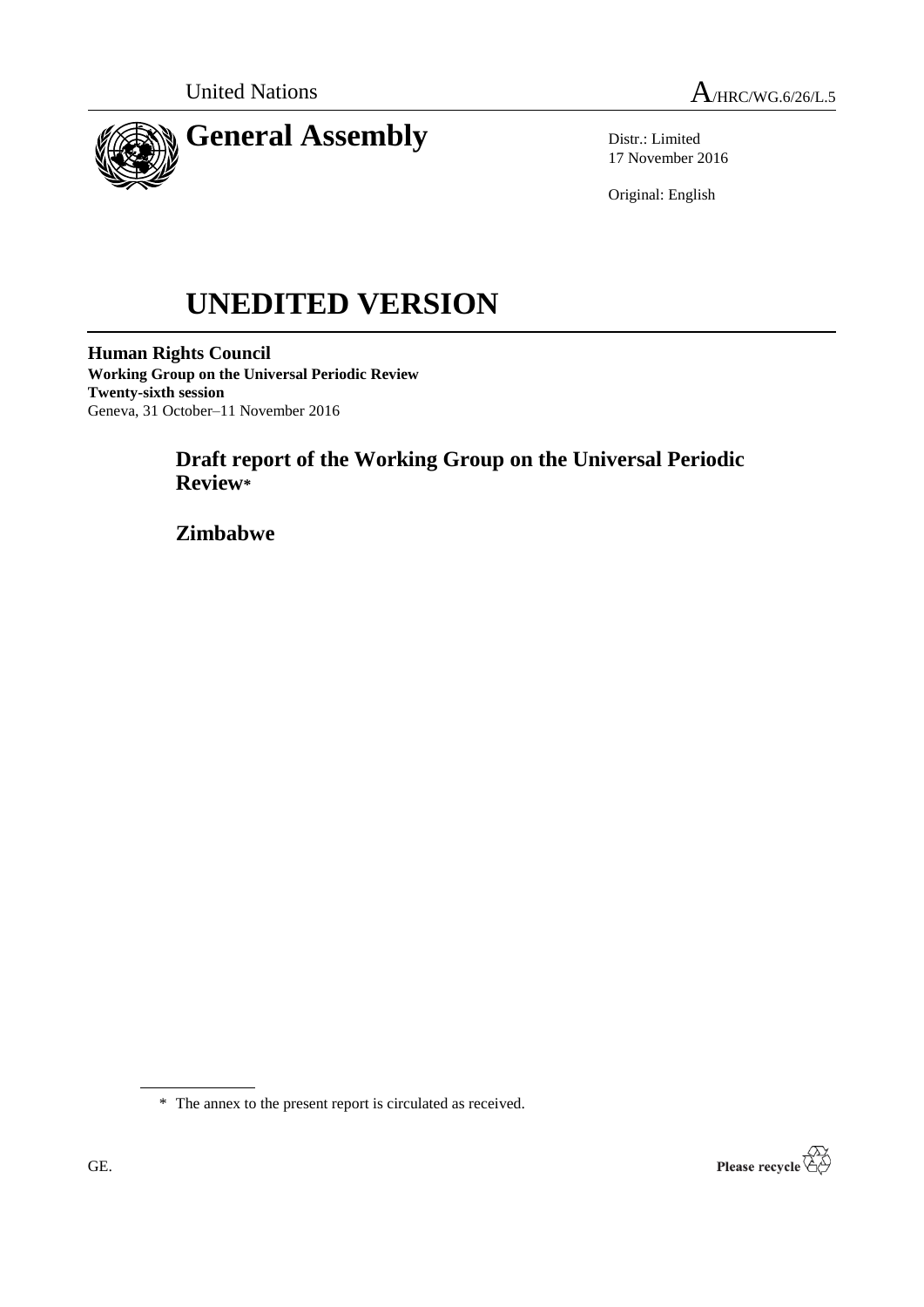#### **A/HRC/WG.6/26/L.5**

## Contents

|       |    | Page |
|-------|----|------|
|       |    | 3    |
|       |    | 3    |
|       | A. | 3    |
|       | В. | 6    |
| Н.    |    | 12   |
| Annex |    |      |
|       |    | 28   |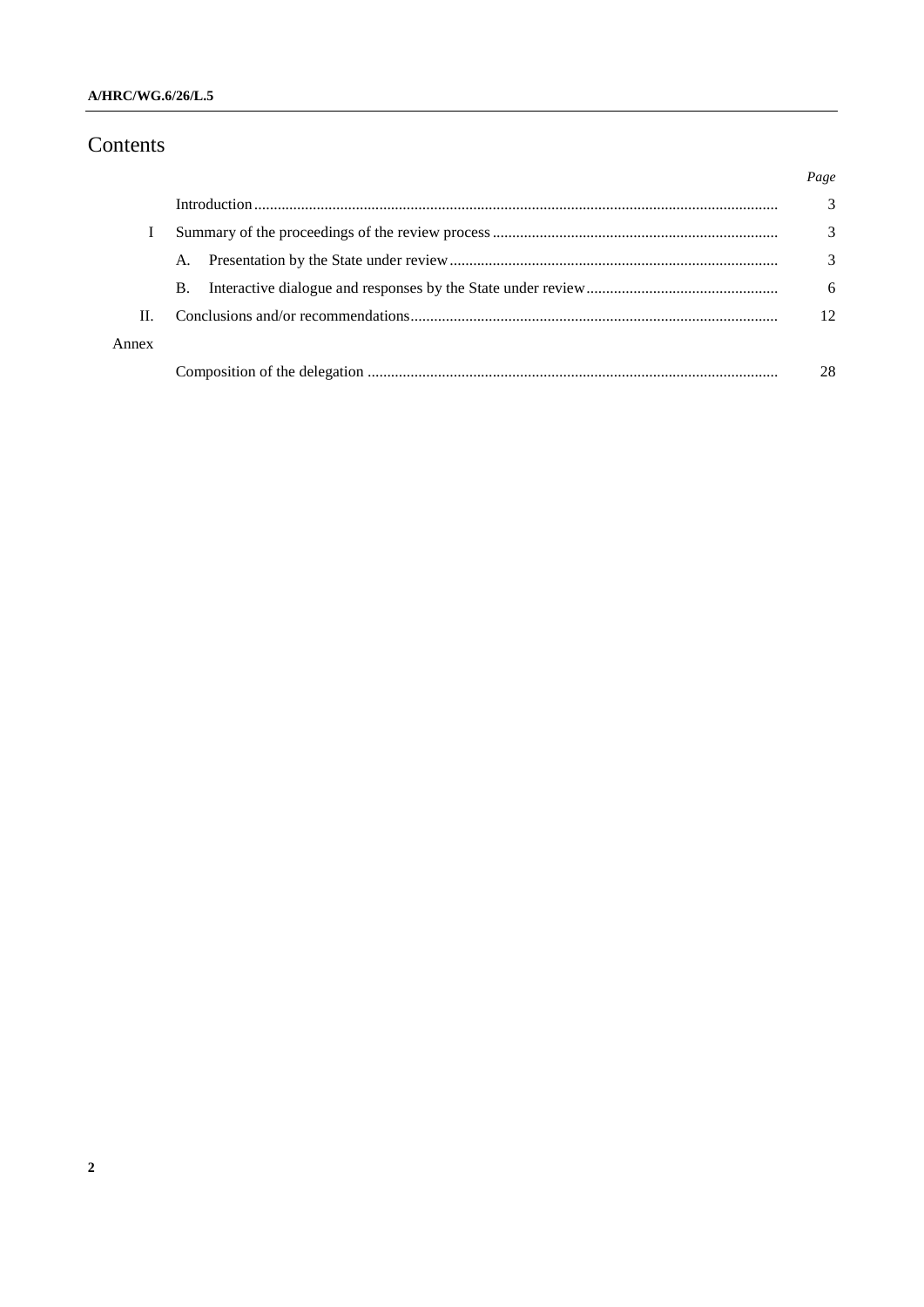## **Introduction**

1. The Working Group on the Universal Periodic Review, established in accordance with Human Rights Council resolution  $5/1$ , held its twenty-sixth session from  $31<sup>st</sup>$  October to 11 November 2016. The review of Zimbabwe was held at the  $5<sup>th</sup>$  meeting on 2 November 2016. The delegation of Zimbabwe was headed by the Vice-President and Minister for Justice, Legal and Parliamentary Affairs Mr. Emmerson D. Mnangagwa. At its  $10<sup>th</sup>$  meeting held on 4 November 2016, the Working Group adopted the report on Zimbabwe.

2. On 12 January 2016, the Human Rights Council selected the following group of rapporteurs (troika) to facilitate the review of Zimbabwe: Kenya, The Former Yugoslav Republic of Macedonia and the United Arab Emirates.

3. In accordance with paragraph 15 of the annex to Human Rights Council resolution 5/1 and paragraph 5 of the annex to Council resolution 16/21, the following documents were issued for the review of Zimbabwe:

(a) A national report submitted/written presentation made in accordance with paragraph 15 (a) (A/HRC/WG.6/26/ZWE/1);

(b) A compilation prepared by the Office of the United Nations High Commissioner for Human Rights (OHCHR) in accordance with paragraph 15 (b) (A/HRC/WG.6/26/ZWE/2);

(c) A summary prepared by OHCHR in accordance with paragraph 15 (c) (A/HRC/WG.6/26/ZWE/3).

4. A list of questions prepared in advance by Belgium, Czechia, Germany, Mexico, the Netherlands, Norway, Slovenia, Spain, Sweden, Switzerland, the United Kingdom of Great Britain and Northern Ireland, the United States of America was transmitted to Zimbabwe through the troika. These questions are available on the extranet of the UPR.

## **I. Summary of the proceedings of the review process**

#### **A. Presentation by the State under review**

5. The delegation reiterated that the commitment of the Government of Zimbabwe to its human rights obligations, and its appreciation for the universal periodic review mechanism.

6. Since the last review, the National Steering Committee was established comprising of Government and other multi-stakeholder representatives. A National Plan of Action for the implementation of accepted recommendations was adopted, with the National Steering Committee monitoring the process. A mid-term report on the progress made in the implementation of recommendations was submitted.

7. The effects of climate change have adversely affected the implementation of social and economic rights. The negative impact of the drought required redirecting resources from national social programmes to providing food to over eight hundred thousand vulnerable households. Although the continued imposition of economic sanctions by some western countries has severely limited the fiscal space and economic growth which have compounded the challenges to mobilise resources for social services, the Government has installed initiatives including the Zimbabwe Agenda for Sustainable Socio-Economic Transformation (Zim-ASSET), which is the economic blue print for achieving sustainable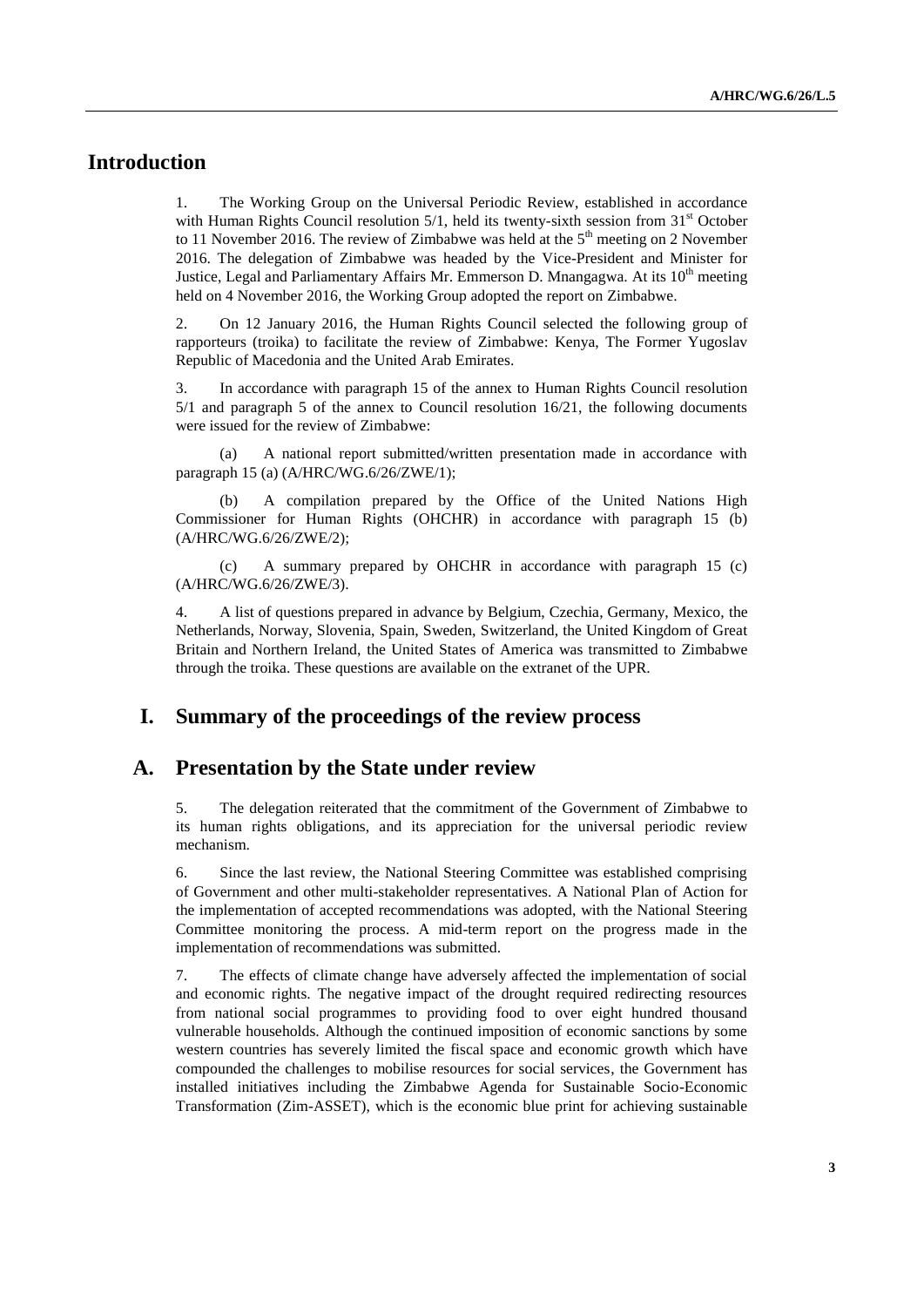and equitable economic and social development. A Monitoring and Evaluation Framework has also been adopted to measure developmental efforts.

8. In partnership with the World Bank, the Government has embarked on the Ease of Doing Business project, to improve the international ranking of the country as a sound investment destination.

9. To ensure food security, the Government, in partnership with the private sector, embarked on a Special Maize Production programme.

10. Since the previous review, Zimbabwe adopted a new Constitution in 2013 which was lauded for its foundational democratic elements and its expanded bill of rights. The Constitution brought about the establishment of the Constitutional Court. The alignment of all legislation was in progress. The Constitution obligates the Government to ensure that all international conventions, treaties and agreements to which Zimbabwe was a party are incorporated into domestic law. In this regard, a Ratification and Domestication Strategy was adopted to accelerate the ratification and domestication processes.

11. Zimbabwe has ratified the Convention on the Rights of Persons with Disabilities and its optional protocol, the Protocol to Prevent, Suppress and Punish Trafficking in Persons, especially Women and Children, the Optional Protocol to CRC on the involvement of children in armed conflict, and the Optional Protocol to CRC on the sale of children, child prostitution and child pornography. Reports were submitted to CEDAW, CRC and to the Committee for African Charter on the Rights and Welfare of the Child.

12. The Government has prioritised programmes aimed at promoting public awareness of human rights, which took the form of radio programmes and exhibitions. The Constitution has been widely distributed with abridged versions available in eight languages and in Braille. The Constitution was also available on the Government's website.

13. The institutionalization of the promotion of human rights was achieved through the establishment of the Zimbabwe Human Rights Commission. The Zimbabwe Media Commission and Zimbabwe Gender Commission have been operationalized, while the Zimbabwe Electoral Commission has been further strengthened. Enabling legislation to operationalize the National Peace and Reconciliation Commission was before Parliament.

14. Nine additional resident magistrates' courts in six provinces were established. Legislation to designate all magistrates' courts as small claims courts was before Parliament. The legal aid programme has been decentralised.

15. The delegation responded to advance questions. On the issue of early marriage, the delegation stated that the Constitution sets the age of marriage at 18 years, which was confirmed by the Constitutional Court. The marriage laws were being aligned with the Constitution.

16. On the issue of birth registration, the delegation stated that 206 birth registration sub offices have been opened. Schools also assist pupils to obtain birth certificates.

17. On the issue of food security, the delegation stated that drop-in centres have been established in five major towns which distribute food for children living in the streets. Food is also allocated to orphans, children in need of food in rural areas, families headed by children and children with disabilities. The Home Grown school feeding programme for children in schools was being rolled out in phases starting with infant learners.

18. There was progress in decreasing the HIV prevalence. The Elimination of Mother to Child Transmission Strategy for 2014-2018 focused on pregnant and lactating women, as well as adolescent girls and young women. The Government will be launching the Global Framework to HIV Prevention, Care and Treatment. The National AIDS Trust Fund was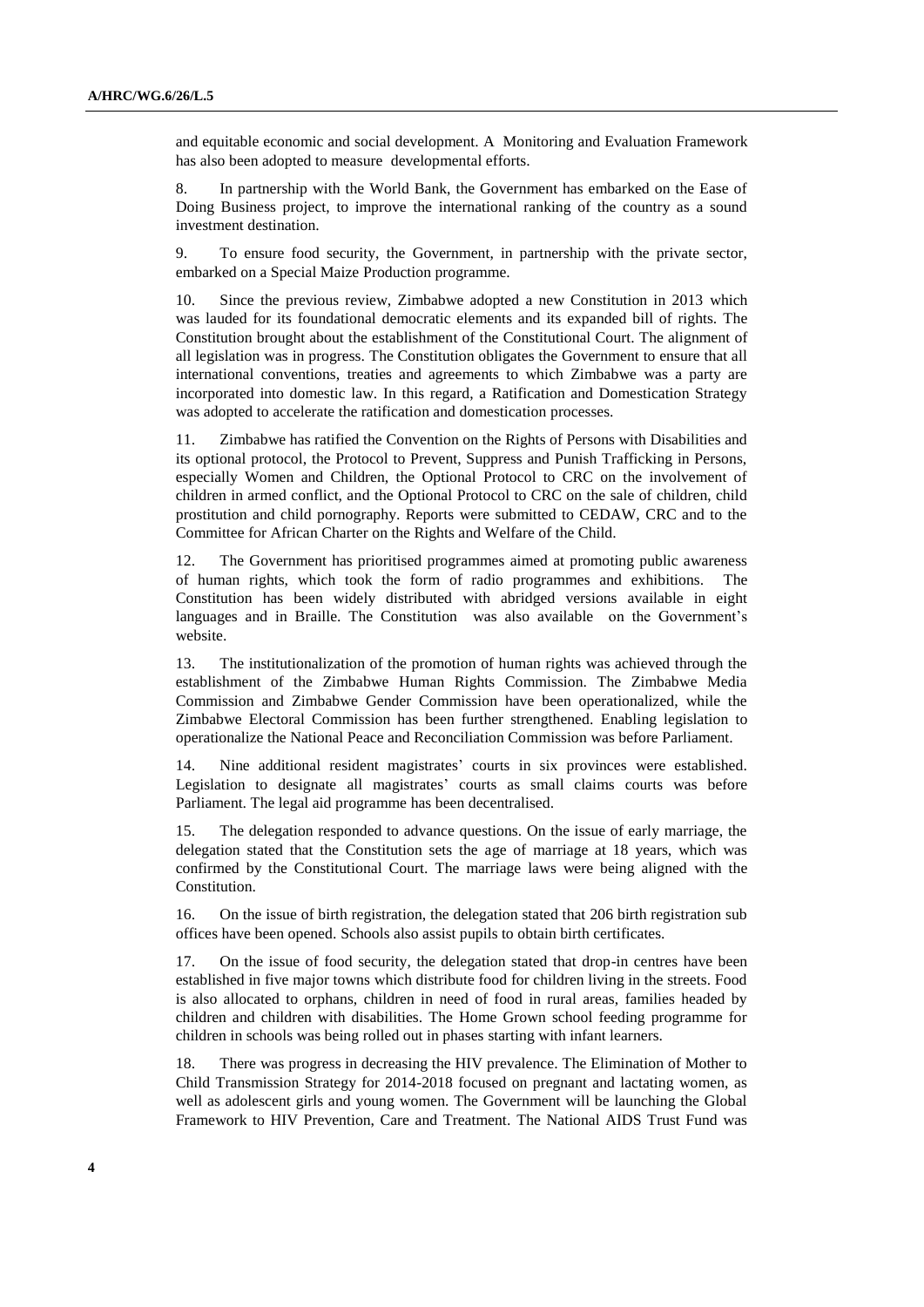being channelled towards, amongst other things, prevention and community engagement in care and treatment. Youth Friendly Corners where being established in health facilities to meet the needs of unmarried adolescents.

19. On the issue of child sexual abuse, the delegation stated that the legal and structural framework was sufficient to protect children from such abuse.

20. On the issue of the death penalty, the delegation recalled that at the previous review, Zimbabwe accepted recommendations to ratify the Second Optional Protocol to International Covenant on Civil and Political Rights, aiming at the abolition of the death penalty. However, during the consultative process for the drafting of the 2013 Constitution, the majority of the people favoured the retention of the death penalty, which resulted in a delay in ratifying this Convention. The 2013 Constitution nevertheless provides for the enactment of a law to restrict the use of the death to male convicts between the ages of 21 and 70 years and only for convictions of aggravated murder. Nation-wide campaigns on the effects of the dealth penalty were on the way.

21. Although the ratification of Convention against Torture and Other Cruel, Inhuman or Degrading Treatment or Punishment, was still under consideration, the content of the Convention has been incorporated in the 2013 Constitution and in domestic law.

22. The disappearance of Itai Dzamara was being investigated and the authorities were working with his family and Zimbabwe Lawyers for Human Rights in that regard.

23. The National Peace and Reconciliation Commission will become operational by the National Peace and Reconciliation bill, to be tabled during the current session of Parliament.

24. All Independent Commissions were now being funded directly from Treasury which has strengthened their independence. The Constitution guarantees the independence of the Commissions. A stringent and transparent process of removing Commissioners from office guarantees their tenure of office.

25. Zimbabwe Electoral Commission was independent. The Government did not interfere with the Commission's operations and supported it in the discharge of its mandate.

26. The right of women to inherit or acquire land and other property was provided for in law. Wives and daughters may now inherit from the estates of their deceased husbands and fathers. Also, the Constitution called on the Government to promote the full participation of women in all spheres, including land ownership, equal to that of men.

27. The mandate of the Gender Commission includes the monitoring of gender equality and investigating violations of rights relating to gender. Relevant laws were being realigned with the 2013 Constitution to ensure equal representation of women in all institutions. There was a legal framework in place to combat domestic violence.

28. It was not the policy of the Government to distribute food on partisan lines. The Government has adopted a zero tolerance policy towards the politicization of food aid and has put in place stringent measures against such malpractices.

29. Whenever the prison population exceeded the holding capacity inmates were transferred from closed prisons to spacious farm prisons. Those measures were complemented by Clemency Orders which were periodically issued by the President. A new Prisons and Correctional Service Bill was being finalized to improve prison conditions, create community correctional centres and increase the number of correctional facilities.

30. The Inter Ministerial Taskforce on Legislative Alignment has been established and tasked with coordinating the alignment all laws with the 2013 Constitution. The Electoral Act has already been revised by the General Laws Amendment Act and the Zimbabwe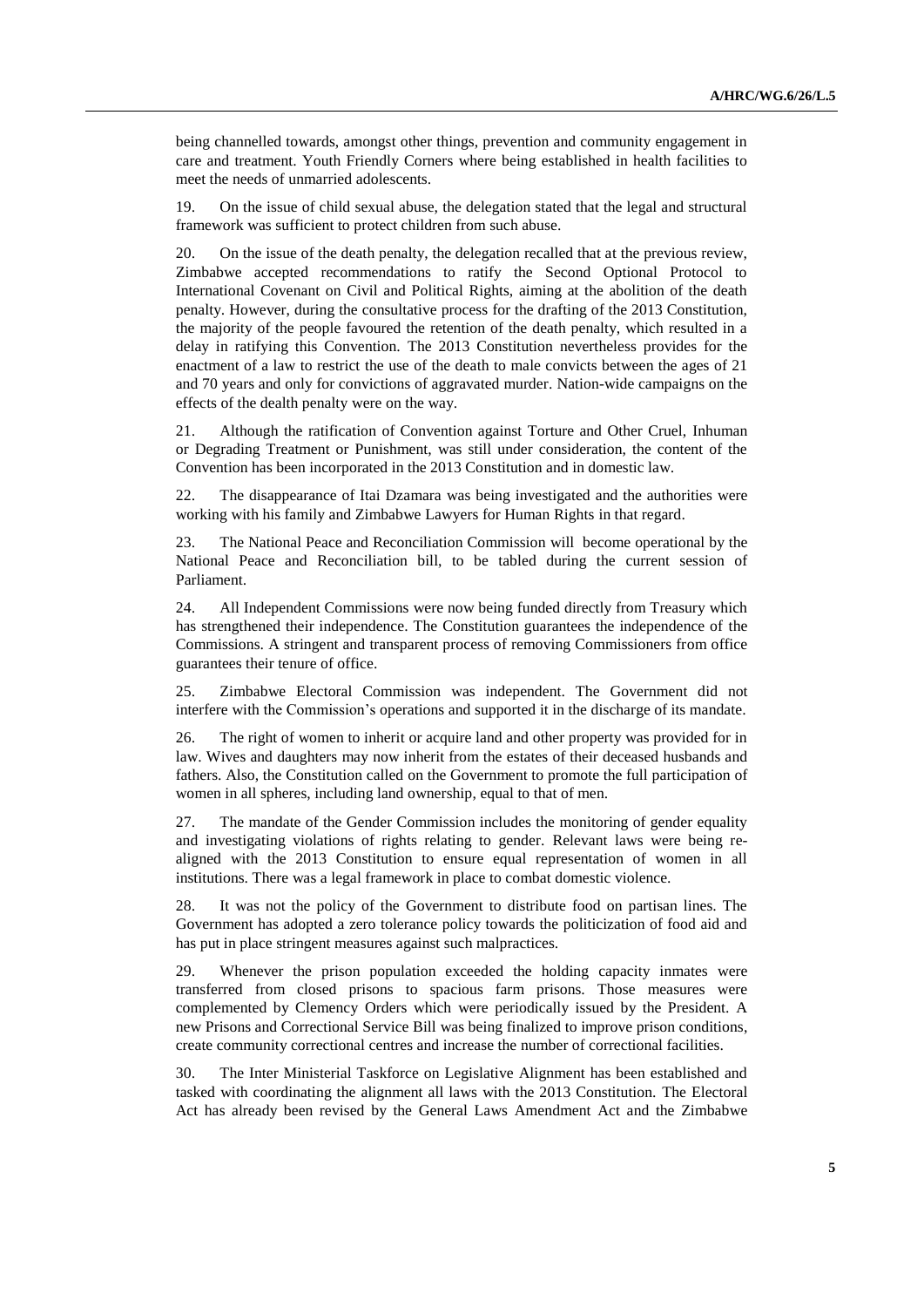Electoral Commission now has the responsibility for registering voters, compiling voters' rolls and registers and ensuring the proper custody and maintenance of the rolls. A polling station based voted registration process has been established.

31. Criminal defamation was no longer a crime as it was struck down by the Constitutional Court. Broadcasting licences for private broadcasters and commercial radio stations were issued. Licences for community radio stations will be issued after the digitalisation of broadcasting services.

32. The law on interception of communications was being revised to prevent the unauthorised collection, processing and transmission of personal data and the interception of communications.

33. The freedoms of expression, association and assembly were not absolute and must be exercised peacefully and with due respect for the rights of others. The Government will continue to ensure that such freedoms were enjoyed by all without causing any harm or prejudice to other people.

34. The enforcement of civil court orders was the responsibility of the Sheriff of the High Court and not the police. However, where the Sheriff of the High Court was hindered in carry out his duty the assistance of the police may be enrolled to maintain peace and order

35. With regard to the concern of human rights abuses by the security forces, reported cases were investigated and alleged perpetrators prosecuted. Victims may also institute civil litigation against the perpetrators. New law was being drafted to provide for an independent complaints' mechanism to address complaints against members of the security forces.

36. The delegation concluded its response to advance questions by emphasising that Zimbabwe was committed to working with the special procedures mandate holders of the Human Rights Council. All outstanding requests for visits to the country will be considered on their merits.

#### **B. Interactive dialogue and responses by the State under review**

37. During the interactive dialogue, 86 delegations made statements. Recommendations made during the dialogue are to be found in section II of the present report.

38. The Netherlands applauded Zimbabwe's adoption of a new Constitution. It was concerned by the increase of reported incidents infringing on fundamental rights and freedoms enshrined in it.

39. New Zealand was concerned about the use of excessive force by government forces and called on Zimbabwe to ensure that the right to freedom of expression is respected and to support an open political space.

40. Niger was pleased with the adoption of the new 2013 Constitution and noted with satisfaction the strengthening of Zimbabwe's legislative and institutional framework in the area of human rights.

41. Nigeria commended Zimbabwe for accepting the majority of the recommendations of its first UPR and acknowledged its National Plan of Action for their implementation. It was also encouraged by Zimbabwe's bold step on economic development.

42. Denmark expressed concern about the lack of freedom of assembly and association and the lack of space for civil society space. It was also concerned about the absence of a constitutionally aligned policy framework for the justice institutions.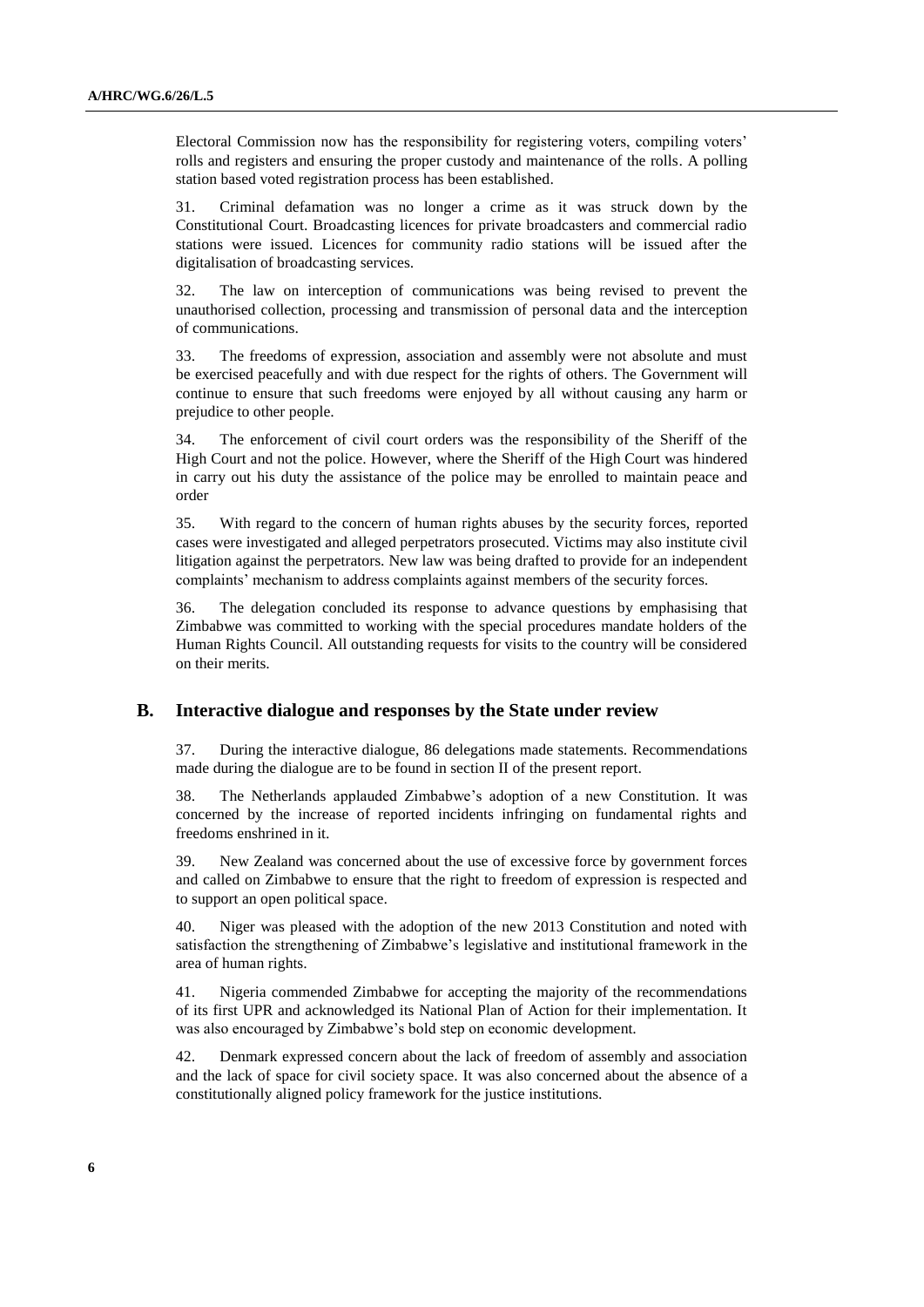43. Pakistan welcomed Zimbabwe's strengthening of its institutional human rights' framework. It also noted its measures to promote the rights of children, women and persons with disabilities.

44. Uruguay expressed the hope that the new 2013 Constitution would have a positive impact on the enjoyment of human rights by the people of Zimbabwe.

45. Philippines welcomed the expansion of the Declaration of Rights in the 2013 Constitution. It was concerned that limited funding and restricted mandate impinged the effectiveness of Zimbabwe's Human Rights Commission to monitor children rights and receive and investigate complaints from children in a child-sensitive manner.

46. Portugal welcomed Zimbabwe's ratification, since its first UPR, of two Optional Protocols to the Convention on the Rights of the Child and the establishment of a National Human Rights Institution in accordance with the Paris Principles.

47. The Republic of Korea welcomed Zimbabwe's adoption of the 2013 Constitution and the implementation of the Zimbabwe Agenda for Sustainable and Socio-economic Transformation.

48. The Russian Federation noted the improvement Zimbabwe's legislative framework on human rights. It welcomed the establishment of inter-ministerial committees to combat sexual violence and trafficking in persons and the steps taken to improve prison conditions.

49. Rwanda commended Zimbabwe's efforts to implement the recommendations of its first UPR under difficult conditions as well as its efforts to promote gender equality and combat gender based violence.

50. Senegal noted the progresses made by Zimbabwe since 2011 and welcomed the multipartite composition of the steering committee on the UPR.

51. Serbia commended Zimbabwe's participatory approach in preparing its national report and encouraged it to continue aligning its laws with the new Constitution and Declaration of Rights.

52. Sierra Leone commended Zimbabwe for the adoption of a new Constitution and noted that harmful practices such as child marriage have since been banned.

53. Slovenia appreciated the presentation of Zimbabwe's national report and commended it for the efforts made since its last UPR review.

54. South Africa recognized Zimbabwe's progress in promoting and protecting human rights despite the economic sanctions that severely constrained its ability to implement its human rights obligations.

55. South Sudan recognized Zimbabwe's cooperation with the international human rights mechanisms and called upon the international community to support it with financial and technical assistance.

56. Spain highlighted the importance to implement the Domestic Violence Act and regretted the temporary suspension of the right to demonstration recognized in Section 59 of 2013 Constitution.

57. Sudan commended Zimbabwe's positive engagement with the UPR and appreciated the positive steps taken since the last review despite the economic challenges caused by the economic sanctions imposed by some western countries.

58. Swaziland commended Zimbabwe for strengthening and, where necessary, creating the institutions to implement the recommendations received in 2011. It also congratulated Zimbabwe for outlawing child marriages.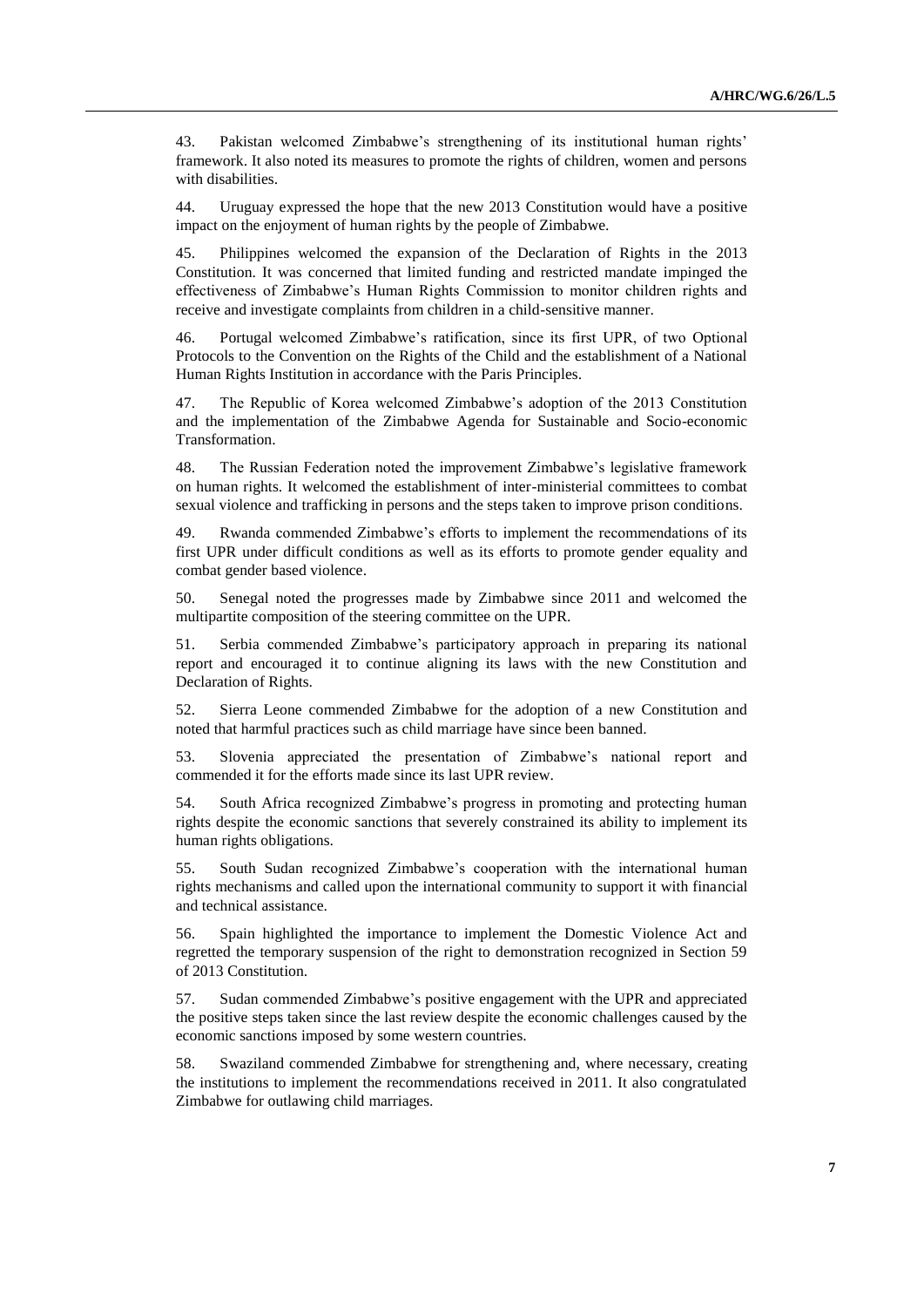59. Sweden thanked Zimbabwe for replying to its advanced questions. It noted that the alignment of national laws to the new Constitution had been slow and, in parts, unsystematic.

60. Switzerland indicated that the implementation of the new Constitution was of particular importance in light of violations to freedom of expression, association and peaceful assembly.

61. Syrian Arab Republic welcomed the commitment by the government to accord priority at the policy level to the development of human rights.

62. Thailand welcomed the adoption of the 2013 Constitution and the ratification of several human rights treaties, including the Convention on the Rights of Persons with Disabilities.

63. The former Yugoslav Republic of Macedonia asked for an update on measures taken to ratify the Convention against Torture and Other Cruel, Inhuman or Degrading Treatment or Punishment.

64. Timor-Leste welcomed the enactment of the Sexual Offences Act, the constitutional provision establishing the age of majority at 18 years, and the prohibition on forced marriages.

65. Togo welcomed the creation of new institutions including, the Constitutional Court, the National Prosecuting Authority, the Zimbabwe Gender Commission and the National Peace and Reconciliation Commission.

66. Tunisia welcomed measures taken to promote human rights, particularly the ratification of international human rights instruments and steps taken to implement recommendations from the first cycle.

67. Turkey appreciated the legislative improvement in protecting human rights. It welcomed the adoption of policies on gender, children and the Gender Commission Act.

68. Uganda urged the unconditional lifting of the damaging economic sanctions. It noted Zimbabwe experienced food insecurity but lacked capacity in social protection.

69. Ukraine was concerned about excessive force against peaceful demonstrators and regretted that the Gender Commission and National Peace and Reconciliation Commission was not operational.

70. The United Kingdom of Great Britain and Northern Ireland called for an investigation into concerns regarding political violence and partisan distribution of food aid, and for the prosecution of alleged perpetrators.

71. The United Republic of Tanzania commended achievements, notably the new constitution, and the establishment of the Constitutional Court and of a number of commissions.

72. The United States of America expressed concern about restrictions on freedoms of expression and assembly and increased politically motivated violence, as well as the failure to hold security forces accountable.

73. Panama noted that climate change is a threat to the rights related to the environment and encouraged Zimbabwe to promote a greener economy.

74. The Bolivarian Republic of Venezuela noted efforts to improve the quality of education, and initiatives to provide housing and to support small farm owners.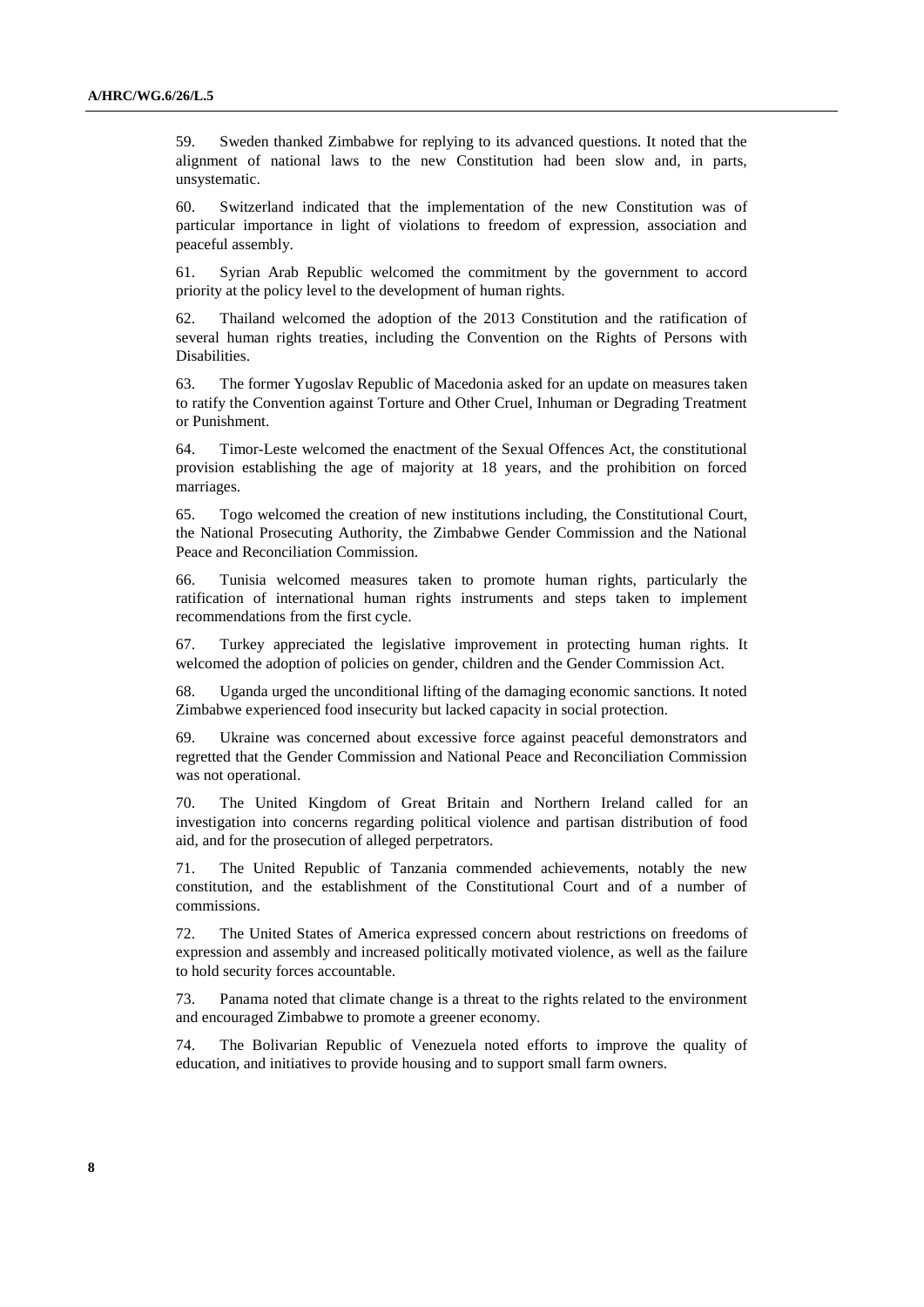75. Zambia commended action taken to implement recommendations from the universal periodic review, particularly bringing together stakeholders in the development of a national plan of action to implement recommendations.

76. Algeria welcomed the new Constitution. It efforts made to protect children and encouraged Zimbabwe to implement its national policy on the rights of the child.

77. Angola noted that the government had implemented macroeconomic measures to overcome the unjust sanctions imposed on Zimbabwe, and welcomed cooperation with human rights mechanisms.

78. Argentina urged the government to make progress in aligning its national legislation with its international obligations and continue acceding to human rights treaties.

79. Armenia welcomed steps towards human rights education and awareness-raising. It was concerned about the sexual abuse and harassment of girls on their way to school.

80. Australia commended the adoption of a new Constitution and supported Zimbabwe's Human Rights Commission. It was concerned about freedom of expression and assembly.

81. Bangladesh noted steps to implement recommendations received during the first UPR and encouraged Zimbabwe to sustain the momentum. It noted challenges, including HIV/AIDs and capacity constraints.

82. Belarus congratulated Zimbabwe on its new Constitution based on principles including the rule of law, and the ratification of several human rights instruments.

83. Belgium welcomed the adoption of the new Constitution. It remained concerned about the persistence of harmful laws and practices against women and children.

84. Botswana highlighted challenges relating to high rates of maternal, neonatal and child mortality, as well as of stunning and malnutrition among children under the age of 5 years.

85. Brazil noted the adoption of a new Constitution. It encouraged the continued alignment of national legislation to the Constitution and international law.

86. Burundi noted the strengthening of the legislative institutional framework, the human rights awareness and training policies, efforts to incorporate human rights instruments in domestic law, and the reforms to the judicial sector.

87. Canada was concerned about reports of reprisals against those who have criticized the Government. It stressed the importance for the Government to protect freedom of expression.

88. Chile welcomed the commitment by Zimbabwe to protect human rights with the adoption of the 2013 Constitution and the acceptance of the recommendations from the 2011 universal periodic review. It encouraged the adoption of measures to honour the commitment.

89. China commended the adoption of a new Constitution. It welcomed the adoption of policies to promote development. China expressed its concerns over the economic sanctions that were in place and called upon the international community to assist Zimbabwe with development.

90. Congo noted that Zimbabwe has consolidated its institutional framework codified in the new constitution. It commended Zimbabwe for the ratification of relevant international instruments.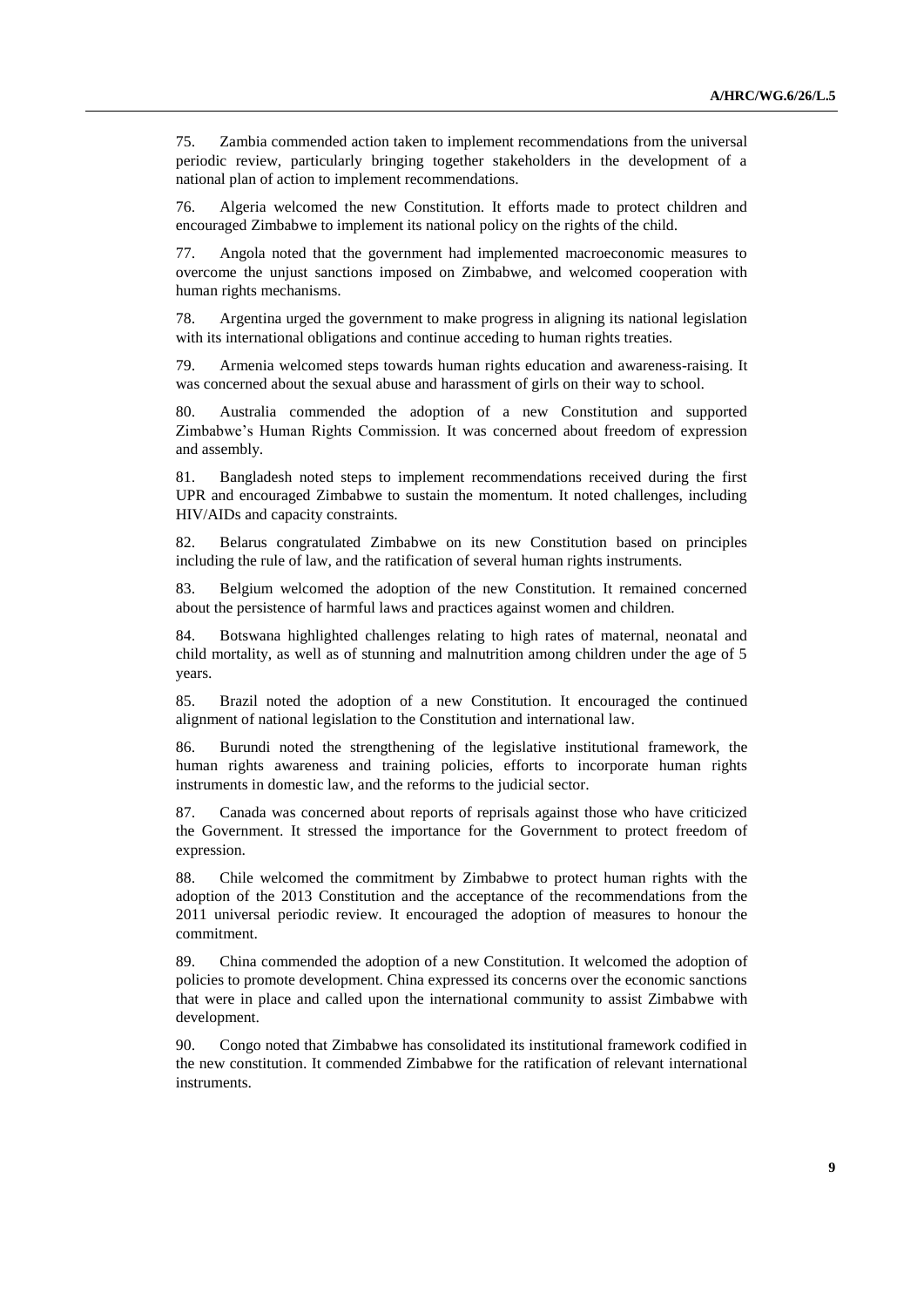91. Costa Rica was concerned about the prevalence of patriarchal attitude and practices that violate the rights of women, discrimination, and the lack of access to education and health services.

92. Cuba stated that despite the human rights challenges that were worsened because of the unilateral coercive measures imposed on the country, Zimbabwe has made significant progress with, amongst other, the adoption of the Constitution.

93. Czechia expressed its appreciation for the informative presentation including the response to some of its advance questions.

94. Democratic People's Republic of Korea requested to know about the impact of economic sanctions on the enjoyment of human rights, particularly in the field of public health.

95. Norway welcomed the presentation of Zimbabwe's national report. It noted with concern the high number of arrests of human rights defenders and peaceful protesters and the continued restrictions on freedom of expression.

96. Djibouti noted the measures taken since the last review, particularly the ratification of human rights treaties. It welcomed the adoption of a new Constitution.

97. Ecuador expressed the hope that the 2013 Constitution, the relevant national institutions, as well as the adoption and implementation of updated laws, will all strengthen democracy and the human rights system.

98. Egypt acknowledged the enactment of a Constitution with safeguards for human rights. It commended the establishment of institutions and frameworks to protect human rights.

99. Ethiopia commended the wider institutional infrastructures and policy measures in the protection of the human rights. It welcomed the launch of Sustainable Socio-Economic Transformation Plan for the period 2013-2018.

100. France welcomed the measures taken since the first review, especially the adoption of the Constitution which enshrined fundamental freedoms and the ratification of the CRPD.

101. Germany expressed concern that many laws are not yet aligned with this new constitution and that in practice human rights are repeatedly violated by state officials and security forces.

102. Ghana commended Zimbabwe for establishing its Constitutional Court, National Prosecuting Authority, Zimbabwe Gender Commission and National Peace and Reconciliation Commission via adoption of its 2013 Constitution.

103. Guatemala recognised Zimbabwe's efforts to promote and protect human rights and its establishment of the National Human Rights Commission. It was concerned that the latter lacks sufficient human and financial resources.

104. The Holy noted the Zimbabwe Agenda for Sustainable Socio-Economic Transformation, the Non-Formal Education Policy, the enactment of the Trafficking in Persons Act and the Inter-Ministerial Task Force on Human Trafficking.

105. India urged Zimbabwe to align its laws with the 2013 Constitution, strengthen juvenile courts, increase the minimum age of criminal responsibility and reduce gender segregation and wage gap.

106. Indonesia welcomed the adoption of a new Constitution. It noted the Constitution's prohibition of torture, right to personal security and implementation of migrant rights.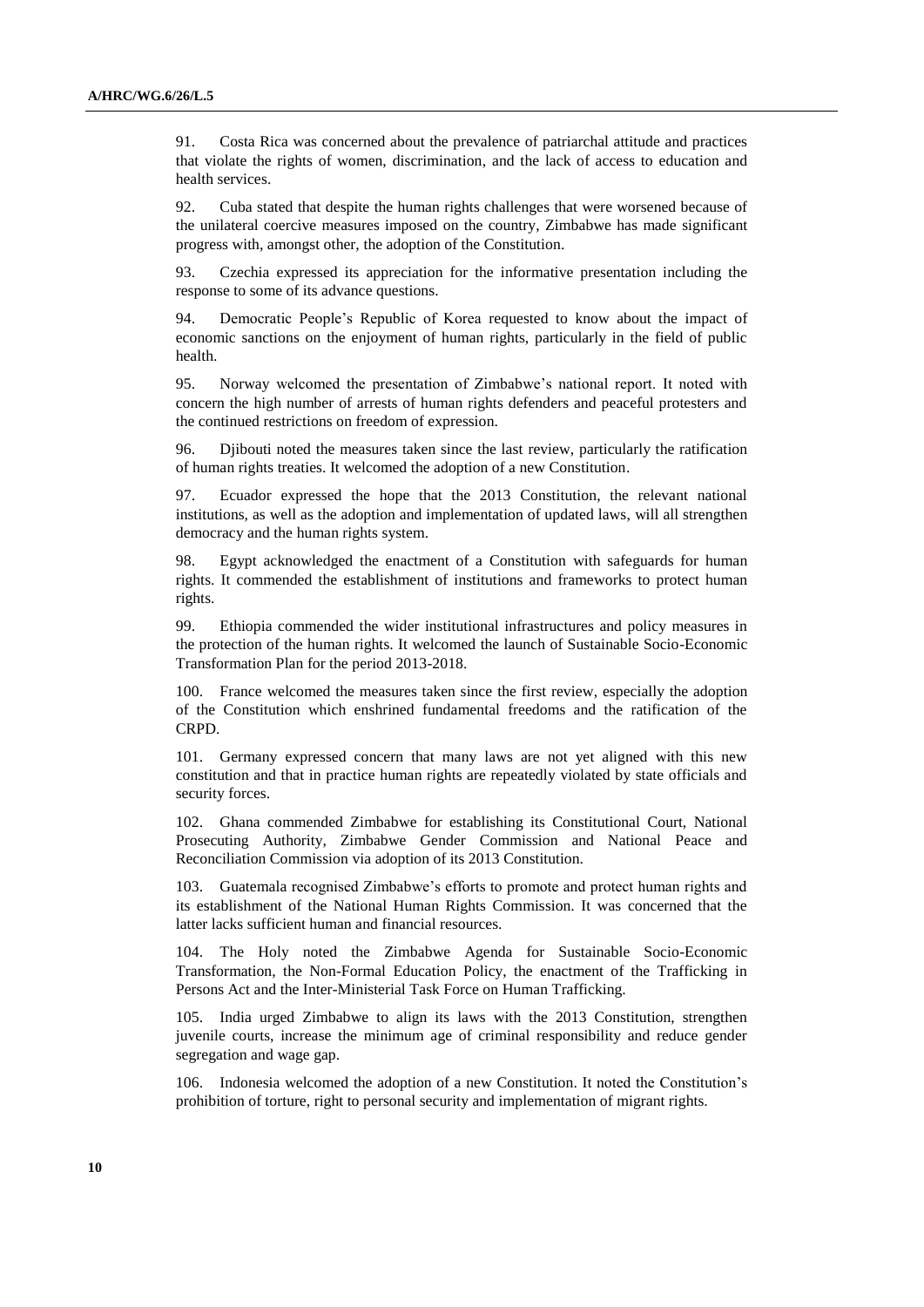107. The Islamic Republic of Iran noted the adoption of the new Constitution in 2013, the enactment of the Trafficking in Persons Act (2014) and the creation of the Inter Ministerial Task Force on Human Trafficking.

108. Iraq commended the measures taken to implement the recommendations from the first review, and the adoption of a new Constitution.

109. Ireland encouraged the alignment of legislation with the Constitution. It was concerned by the high rate of child marriages, while welcoming the Constitutional Court's ruling that child marriage is unconstitutional.

110. Italy welcomed Zimbabwe's reviewed National Gender Policy, while noting its draft National Child Rights Policy and its absolute prohibition of torture.

111. Japan urged Zimbabwe to strengthen the rule of law and implement the Zimbabwe Agenda for Sustainable Socio-Economic Transformation. It welcomed its constitutional prohibition of child and forced marriage.

112. Kenya commended Zimbabwe for its efforts to implement the UPR first cycle recommendations and its commitment to the human rights mechanism. It encouraged Zimbabwe to pursue this approach.

113. Libya noted efforts to implement accepted recommendations from the first review. It also noted reforms in the judicial system, including the establishment of the Constitutional Court.

114. Madagascar commended Zimbabwe's ratification of several international human rights instruments and adoption of its 2013 Constitution, which strengthens guarantees on civil, political, social and cultural rights.

115. The Maldives commended Zimbabwe for its engagement in the UPR process and its adoption of the 2013 Constitution founded on human rights and the rule of law.

116. Mauritius welcomed Zimbabwe's adoption of the 2013 Constitution and expanded Declaration of Rights, its achievements in women's rights and its guaranteed right to education.

117. Mexico invited Zimbabwe to continue cooperation with the Human Rights Council's Special Procedures and Treaty Bodies. It welcomed the fact that the new Constitution sets the age of majority at eighteen.

118. Montenegro noted concerns about domestic and sexual violence and requested to know about the activities undertaken to bring perpetrators to justice and provide assistance to victims.

119. Morocco welcomed the adoption of a new Constitution in 2013 and noted with satisfaction the ratification of several conventions.

120. Mozambique welcomed the key national priorities, initiatives and commitments to improve human rights. It encouraged Zimbabwe to continue to engage with key institutions and appealed for the lifting of sanctions on Zimbabwe.

121. Myanmar acknowledged the positive steps taken to increase respect for the rights of its citizens. It noted the promotion of health care services and the development of rehabilitation services.

122. Namibia encouraged Zimbabwe to ensure that the Organ for National Healing, Reconciliation and Integration fully implements its mandate, as well as the effectiveness and independence of the National Peace and Reconciliation Commission.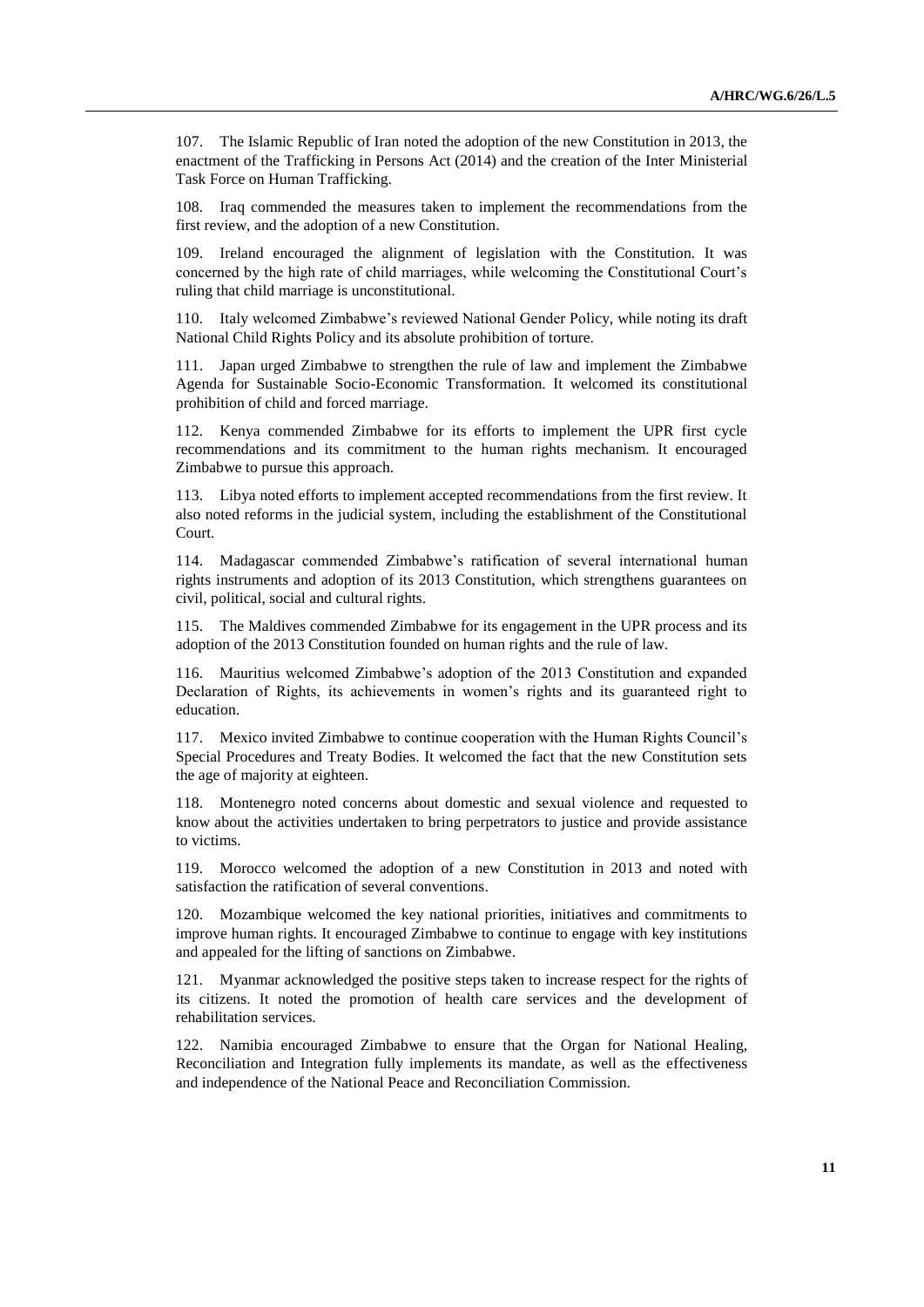123. Israel noted that Zimbabwe had many overdue reports to human rights monitoring mechanisms.

124. The delegation of Zimbabwe, in response to questions, stated that western imposed sanctions have led to a general decline in health service delivery, especially in maternal and child nutrition. It has also slowed down the economy and resulted in a brain drain which has affected service delivery.

125. An Inter-Ministerial Committee on human rights and International humanitarian law has been established to prepare state party reports. A number of reports have been drafted and will be submitted in due course.

126. The right to free and basic education will be progressively achieved as resources become available. In the interim, parents were funding their children's education, within their means. Where parents did not have the means to fund their children's education the Government, together with development partners, provided funding for those children under the Basic Education Assistance Module.

127. In 2010, a Women's Develop Fund was established to enable women to access funds without collateral. A women's micro finance bank was in the process of beings set up. Also, a financial inclusion strategy has been adopted which will ensure that financial institutions develop products tailored for the needs of women.

128. A national policy on domestic water and sanitation was launched in 2013. Work was on the way to assess the needs in urban areas while installing and rehabilitating bore holes in rural areas was in progress.

129. There were no political prisoners. As regards the death penalty, there were 90 inmates on death row and there were no executions for over a decade. Ten petitions for clemency were recently granted. A paper on the abolition of the death penalty will be prepared for debate.

130. The Government was mindful of the imperative need for constitutional, legislative and administrative measures that were in line with international human rights instruments and standards.

## **II. Conclusions and/or recommendations**

131. **The recommendations formulated during the interactive dialogue and listed below have been examined by Zimbabwe and enjoy the support of Zimbabwe:**

131.1. **Continue to ensure the implementation of ratified human rights treaties (Pakistan);**

131.2. **Fully implement the 2013 Constitution and in particular in his operationalization of its key institutions including the National Peace and Reconciliation Commission (Republic of Korea);** 

131.3. **Endeavour to implement fully the Constitution and operationalize the key human rights promotion institutions that it establishes (Ghana);**

131.4. **Strengthen the institution to enable Zimbabwe to defend its sovereignty and protect the human rights of its people (Syrian Arab Republic);**

<sup>\*\*</sup> The conclusions and recommendations have not been edited.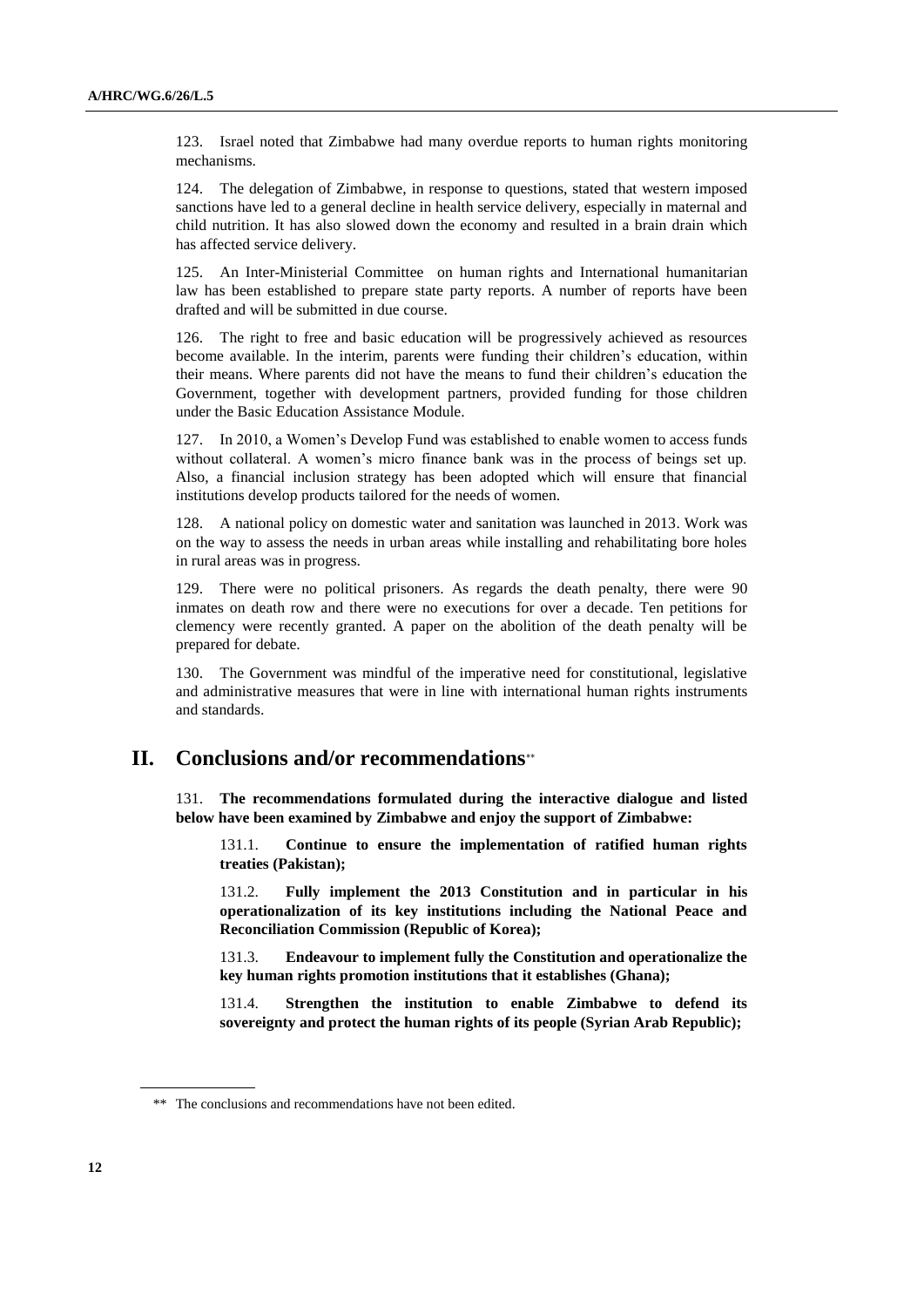131.5. **Accelerate implementation of the new Constitution and alignment of relevant legislation, including for the various Commissions established under the Constitution (Australia);** 

131.6. **Speed up the process of reviewing and aligning the laws to the Constitution (Islamic Republic of Iran);** 

131.7. **Harmonize all laws with the Constitution of 2013 and ensure they are implemented in full accordance with human rights (Germany);** 

131.8. **Accelerate the process of alignment of its national legislation with the new Constitution and incorporate its international commitments in domestic law (Congo);** 

131.9. **Sustain efforts to align domestic legal framework with the international human rights standards (Philippines);**

131.10. **Expedite the review and alignment of national laws to the new Constitution (Uganda);**

131.11. **Pursue national efforts to align the national legislation with the new Constitution (Egypt);**

131.12. **Accelerate the process of reviewing and aligning its domestic laws to the Constitution, particularly those pertaining to the prohibition of torture and the elimination of violence against women (Thailand);**

131.13. **Accelerate the process undertaken to align its legislation with the new Constitution (Togo);** 

131.14. **Actively pursue the work of compliance of laws and regulations on human rights with constitutional provisions and take necessary measures to fully guarantee the rights to freedom of expression, peaceful demonstration and assembly (France);** 

131.15. **Review the legislation to ensure its full compliance with the international obligations of Zimbabwe and with the country's Constitution with regard to the rights to freedom of expression, association and assembly and the elimination of discrimination against women (Czechia);** 

131.16. **Continue the positive work on the domestication of human rights treaties as indicated in the Mid-Term report (Mauritius);** 

131.17. **Continue taking measures to integrate international human rights laws and standards (for treaties it is a party to) into the framework of its domestic law (Maldives);** 

131.18. **Align domestic legislation with the obligations under the CRPD and adopt measures to ensure inclusive education and access to public buildings to people with disabilities (Israel);** 

131.19. **Review and align the laws of Zimbabwe to the 2013 constitution, including in relation to section 61 on freedom of expression and freedom of the media, and ensure their implementation (Netherlands);** 

131.20. **Update national legislation in line with its international commitments, especially with regard to gender-equality, protection of the rights of the child and combating violence and forced marriage (Tunisia);** 

131.21. **Fully incorporate CEDAW into its domestic legal system (South Africa);**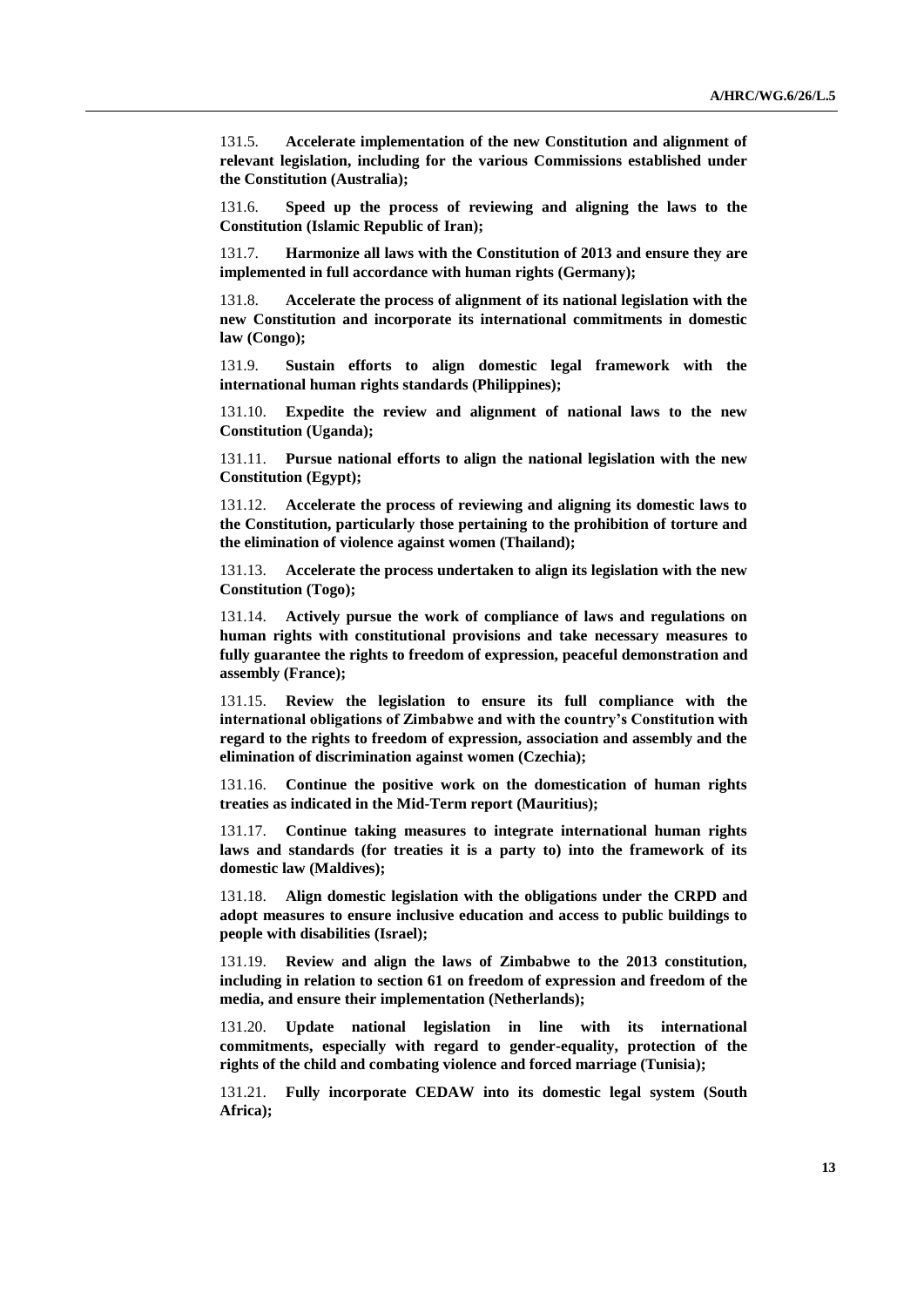131.22. **Amend all statutory and customary law to establish the minimum age of marriage at 18 years and take concrete steps to implement this legislation, in line with the Convention on the Rights of the Child (Belgium);**

131.23. **Step up efforts towards expansion of mandate and provision of adequate resource to the national human rights institution (Philippines);** 

131.24. **As previously recommended, provide the necessary resources and technical capacity for Zimbabwe's Human Rights Commission to function as provided for in the Constitution (Australia);** 

131.25. **Ensure adequate means, both financial and material, of the Human Rights Commission and the National Peace and Reconciliation Commission to enable them to fully and effectively fulfil their mandates (Germany);** 

131.26. **Take proper measures to ensure that the National Human Rights Commission is fully compliant with the Paris Principles (France);** 

131.27. **Continue efforts to ensure the effective operation and full independence of the Human Rights Commission in keeping with the Paris principles (Djibouti);**

131.28. **Continue efforts towards the capacity building of the national human rights institution (Ethiopia);**

131.29. **Accelerate efforts to ensure the full operationalization of the Zimbabwe Gender Commission (South Africa);** 

131.30. **Take all necessary measures including to ensure the full operationalization of the Zimbabwe Gender Commission without delay, to ensure that women are not subjected to violence, including sexual violence (Sweden);** 

131.31. **Take legislative measures to guarantee the independence of the National Peace and Reconciliation Commission and to ensure it is provided with the necessary powers and resources to effectively fulfill its constitutional mandate (Switzerland);** 

131.32. **Further enhance the role of the National Peace and Reconciliation Commission (Tunisia);** 

131.33. **Enhance the role of a national authority working on the promotion and respect of human rights (Egypt);** 

131.34. **Establish a credible, independent electoral commission capable of registering eligible voters on a nation-wide basis ahead of the 2018 elections (United States of America);** 

131.35. **Continue to develop policies aimed at promoting and protecting human rights and realising the welfare and development of the population (Syrian Arab Republic);** 

131.36. **Strengthen further national information campaigns on rights and responsibilities (Togo);** 

131.37. **Continue to mobilise resources and technical support to enhance the capacity to fulfil its human rights obligations (Nigeria);** 

131.38. **Continue to implement policies for development of its people under SDGs including measures taken for equal opportunities for women's participation in economic development of the country (Pakistan);**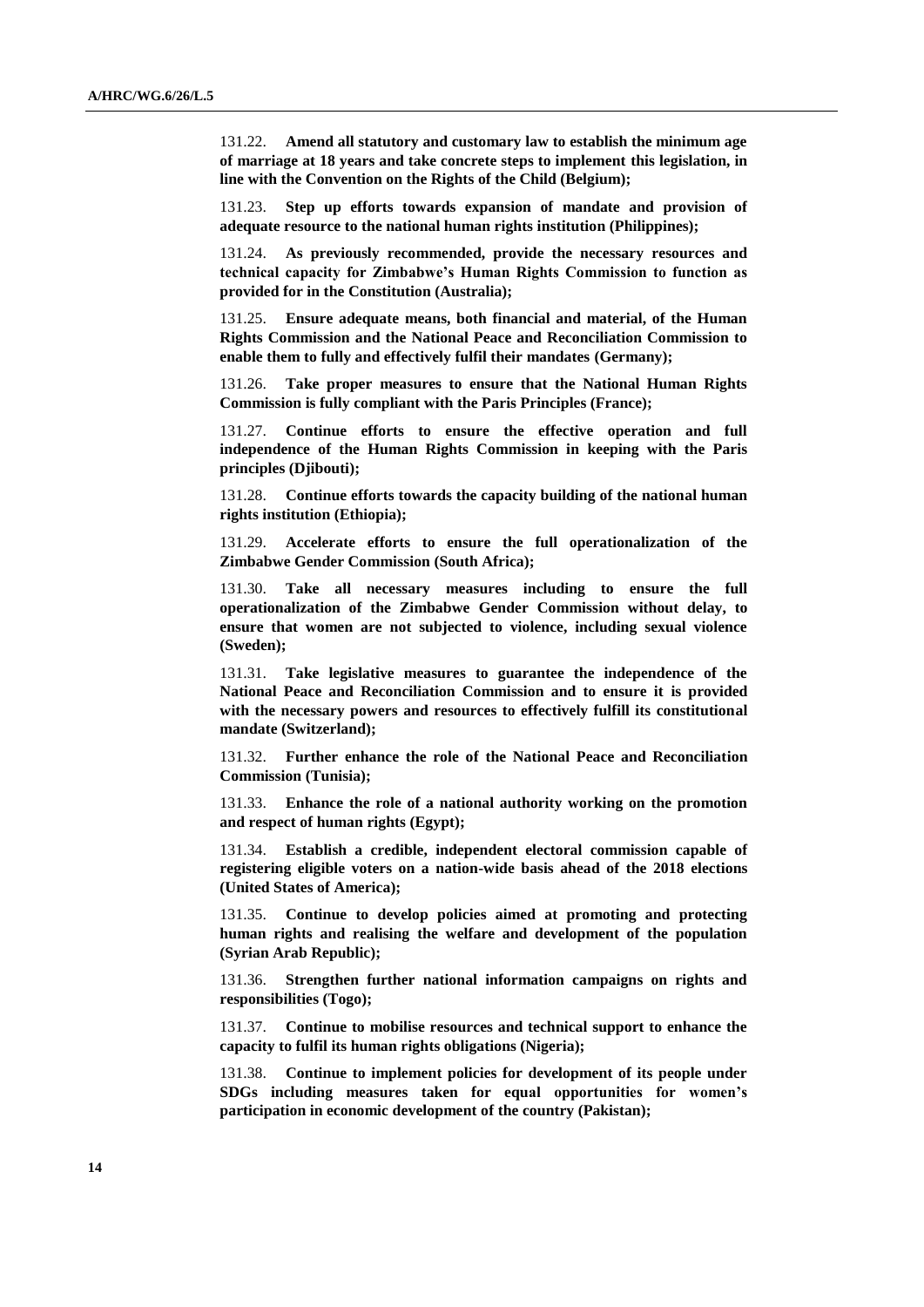131.39. **Guarantee continuing awareness raising of the Sustainable Development Goals and to make it part of the general culture (Syrian Arab Republic);** 

131.40. **Continue to do what needs to be done to put together a National Child Rights Policy (Ecuador);** 

131.41. **Establish child protection systems in order to reduce the number of cases of maltreatment of children (Madagascar);** 

131.42. **Continue efforts to align training programs for all government officials with international human rights law and incorporate more training in child rights in professional development courses (Holy See);** 

131.43. **Continue its efforts in human rights training and awareness raising (Islamic Republic of Iran);**

131.44. **Continue its efforts in enhancing the capacity of the law enforcement officials in the field of rule of law and human rights, through increasing training activities (Libya);** 

131.45. **Allow the unimpeded ability of humanitarian agencies to deliver humanitarian assistance, including food aid, to all parts of the country (New Zealand);** 

131.46. **Continue to promote dialogue with all States on the basis of mutual respect, sovereign equality, self-determination and the right of peoples to freely choose their own political, economic and social systems (Syrian Arab Republic);**

131.47. **Continue making efforts, with the support of the international community, to ensure that unilateral coercive measures imposed on the country be lifted (Cuba);** 

131.48. **Cooperate closely with civil society in the follow up to this Universal Periodic Review (Norway);** 

131.49. **Further strengthen its cooperation with human rights mechanisms, in particular the UN treaty bodies (Niger);** 

131.50. **Submit its long overdue reports to the relevant treaty body mechanisms (Sierra Leone);** 

131.51. **Submit overdue reports to the Human Rights treaty bodies (Ghana);** 

131.52. **Continue efforts to strengthen gender equality (Syrian Arab Republic);**

131.53. **Continue to strengthen its policies and measures for the empowerment of women (Bangladesh);** 

131.54. **Continue to develop policies to protect women's rights (Syrian Arab Republic);** 

131.55. **Develop and implement the National Gender policy in order to ensure that the principle of equal gender representation is respected (Ecuador);**

131.56. **Ensure more effective enforcement of policies and legislation to address discrimination against and marginalization of women, and take measures to promote equal access for boys and girls to basic education (Thailand);**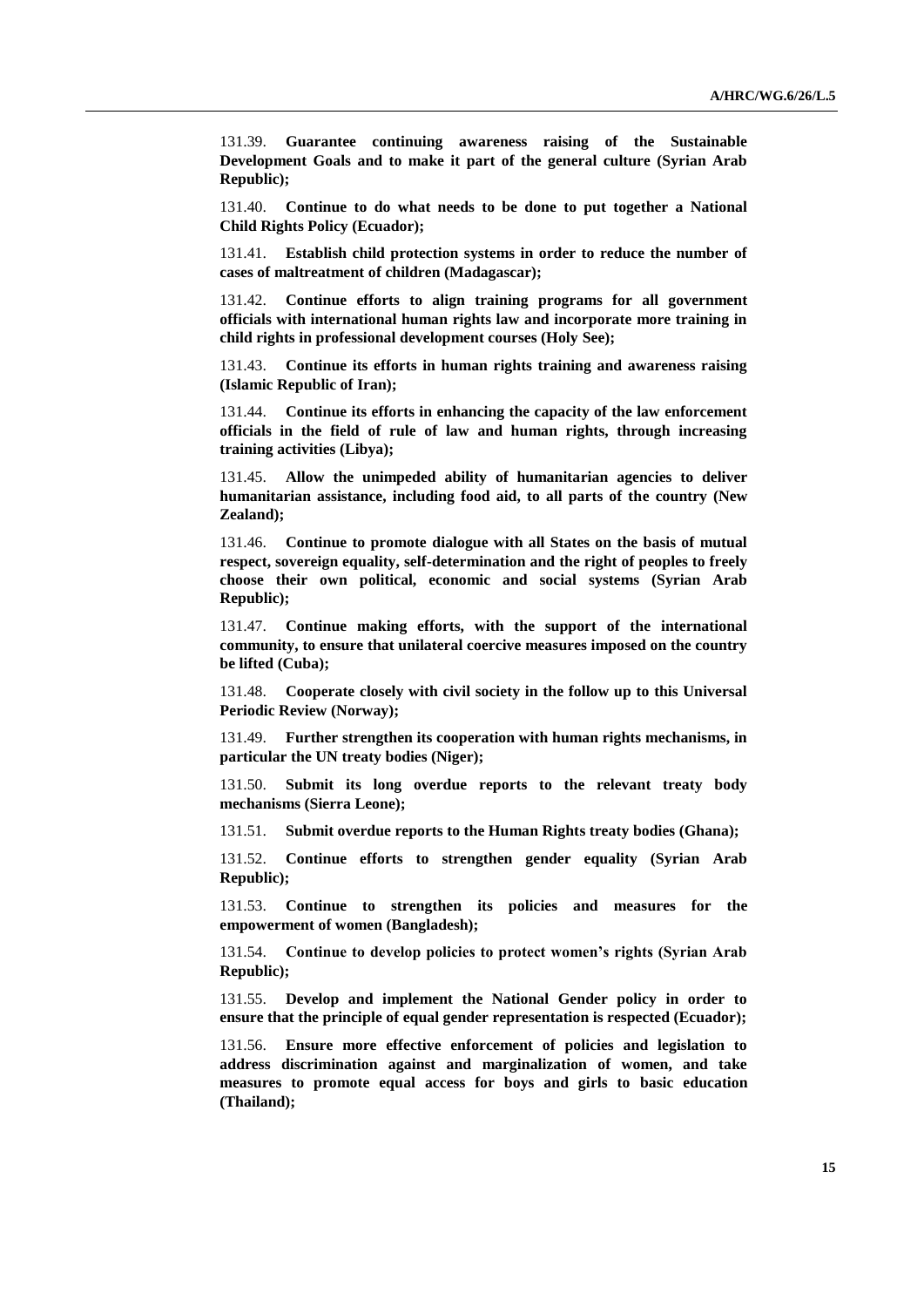131.57. **Continue taking legislative action to eliminate the marginalization of women from socio-economic and political spheres and strengthen mechanisms for protection against gender-based violence (Maldives);** 

131.58. **Continue to address the marginalization and exclusion of women in the economic, social and political spheres, with special attention paid to eliminating the harmful practice of child marriage (Republic of Korea);** 

131.59. **Set up a strategy to promote the rights of women to combat discrimination against women and girls, focusing in particular on matters such as early or forced marriage, sexual violence, equal access to education and equal access to land ownership, inter alia (Mexico);** 

131.60. **Act swiftly to address issues of discrimination against girls in education, especially sexual abuse and harassment of girls in schools, as well as difficulties faced by children in rural areas in accessing education (Japan);** 

131.61. **Continue to adopt measures to increase the rate of issuance of birth certificates, especially in rural areas and in low-income households (Turkey);** 

131.62. **Increase prompt access to birth registration and public awareness for the same (Kenya);** 

131.63. **Cease ungrounded arrests and detentions as well as excessive force, torture, intimidation and harassment, interference and anti-protest discrimination (Ukraine);** 

131.64. **Investigate all cases of politically motivated violence, including the circumstances surrounding the disappearance of human rights defender Itai Dzamara, and ensure that those responsible are brought to justice (United States of America);** 

131.65. **Strengthen the implementation measures taken to fight child labour (France);** 

131.66. **Fully implement the constitutional provisions for the protection of the rights of the child in line with international standards, also in order to further reduce the practice of child, early and forced marriages (Italy);** 

131.67. **Improve the protection of children, taking measures to prevent forced and early marriage, and eliminate child labour (Israel);** 

131.68. **Amend all statutory and customary laws as soon as possible to establish the minimum age of marriage at 18 years, create and implement a comprehensive national plan of action to combat the practice of child marriage and its root causes (Ireland);** 

131.69. **Develop a national plan of action to stem the rise in the practice of child marriages (Madagascar);**

131.70. **Adopt measures to prevent and eradicate violence against women and girls, especially the adoption of legislation, the establishment of more shelters and the training of judges, prosecutors and police officers (Israel);** 

131.71. **Adopt measures to prevent and eliminate all abuses of sexual violence against girls and women, ensuring that perpetrators are effectively held to account, including with full coordination of the Zimbabwe Gender Commission (Turkey);**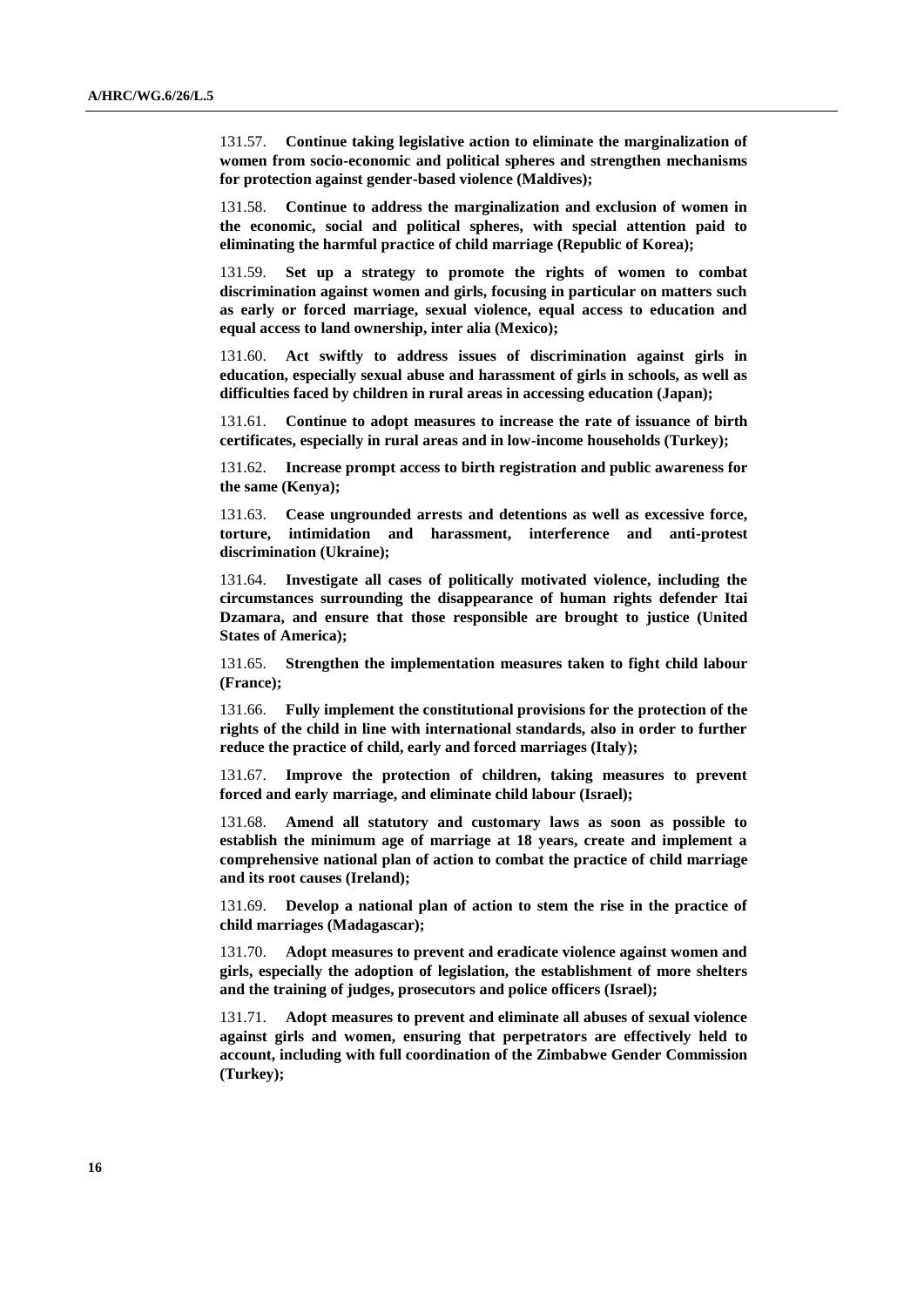131.72. **Ensure victims of sexual and gender-based violence have access to social and legal support, and that perpetrators of sexual and gender-based violence are brought to justice (Canada);** 

131.73. **Provide adequate assistance and protection to women who were victims of violence (Timor-Leste);** 

131.74. **Ensure strict compliance with legal provisions pertaining to the minimum age for marriage, and also prevent and investigate cases of forced marriage, bringing perpetrators to justice and guaranteeing assistance to victims (Argentina);** 

131.75. **Step up its efforts to improve detention conditions in prisons and in police holding cells (Burundi);** 

131.76. **Step up efforts to improve prison conditions and police cells, in order to decongest prisons (Cuba);** 

131.77. **Continue its efforts in combating Human Trafficking (Islamic Republic of Iran);** 

131.78. **Continue its efforts to implement the National Plan on antitrafficking and the sustainable Socio- Economic transformation 2013-2018 (Sudan);**

131.79. **Strengthen the Inter-Ministerial Committee to combat trafficking in persons to provide effective protection to victims of trafficking, particularly women and children (Belarus);** 

131.80. **Provide training to judges, prosecutors, law enforcement officials, border guards and social workers in identifying and dealing with victims of trafficking and in anti-trafficking legislation (Israel);** 

131.81. **Implement measures to strengthen the system of justice administration in order to ensure equal access, due process and to fight impunity (Chile);** 

131.82. **Provide training for judges and prosecutors (Timor-Leste);** 

131.83. **Train judges and prosecutors on laws related to violence against women and train police forces on the protocols to assist women victims of violence (Panama);** 

131.84. **Ensure all individuals who have been detained and charged with an offense are given a fair and impartial trial, while ensuring the independence of the judiciary (New Zealand);** 

131.85. **Increase the age of criminal responsibility to match international standards (Sierra Leone);** 

131.86. **Expand the successful Pre-Trial Diversion Programme for juvenile offenders from the existing five provinces to ten (South Africa);**

131.87. **Take further measures to improve citizens' access to justice (Togo);** 

131.88. **Guarantee full enjoyment of the right of freedom of expression and association (Ukraine);** 

131.89. **Adopt measures that guarantee the rights of citizens to peaceful demonstration and freedom of expression (Chile);**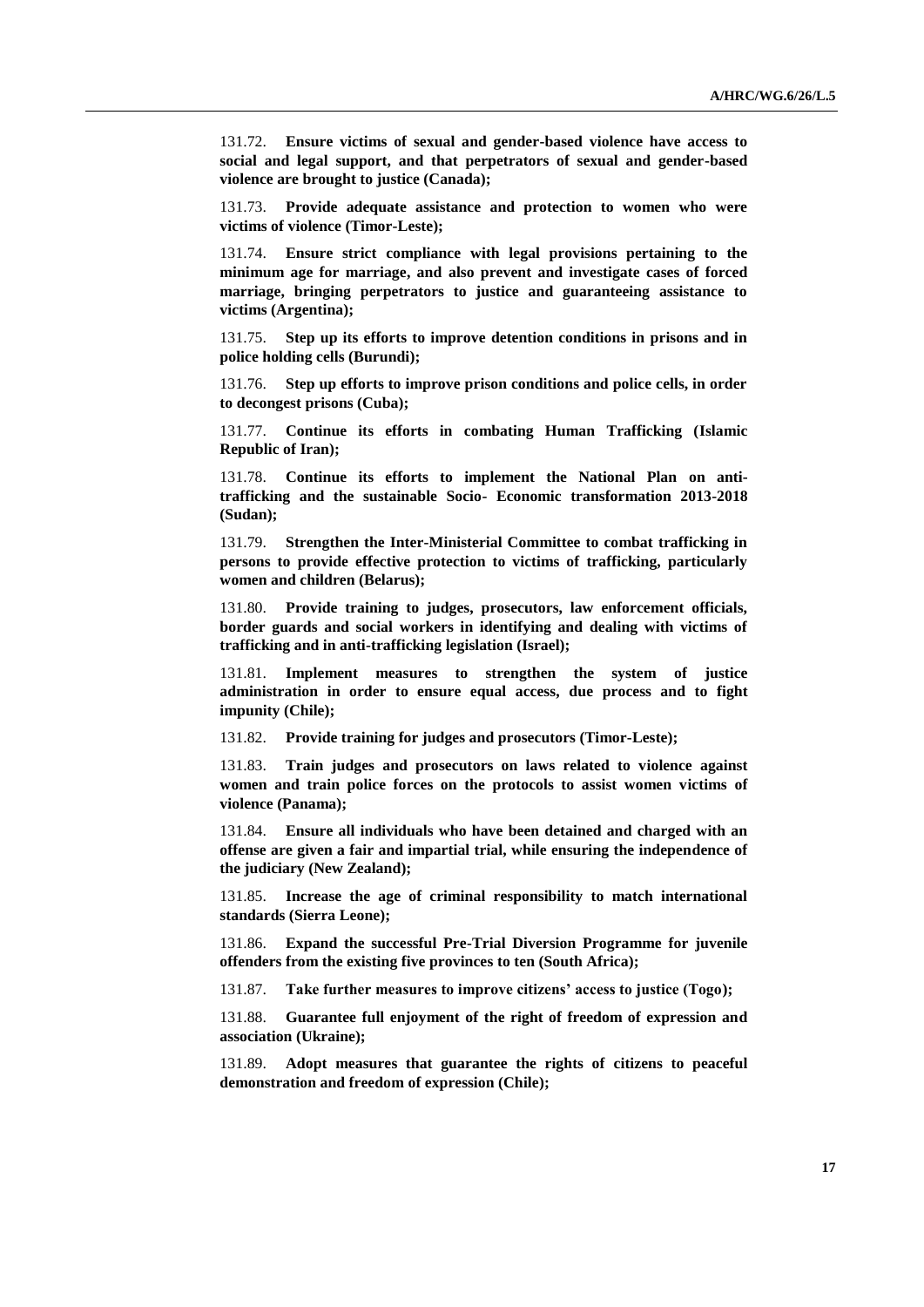131.90. **Guarantee the free exercise of the right to demonstration, recognized in Section 59 of the 2013 Constitution (Spain);** 

131.91. **Comply with its obligations with respect to the right to freedom of expression and information (Uruguay);** 

131.92. **Continue to strengthen implementation of laws and policies on freedom of expression and assembly (Botswana);** 

131.93. **Continue to take measures to ensure freedom of the media and press freedom (Namibia);** 

131.94. **Take concrete steps to create and maintain a safe and enabling environment for human rights defenders (Norway);** 

131.95. **Review existing legislation in order to enhance the exercise of the freedom of assembly and of the press (Italy);**

131.96. **Take concrete and immediate legislative measures to ensure the free, informed and safe participation of citizens in the electoral process in keeping with its constitution and the "Principles and Guidelines Governing Democratic Elections" of the Southern African Development Community (Switzerland);** 

131.97. **Ensure that violence directed against political activists, regardless of political affiliation, and human rights defenders will not be tolerated and that perpetrators will be held accountable in accordance with the law (Sweden);** 

131.98. **Continue its efforts to promote sustainable economic and social development and to improve the living standards in the country (China);** 

131.99. **Strengthen the implementation of the Agenda for Sustainable Socio-Economic Transformation (Angola);** 

131.100. **Continue consolidating its social programmes and strengthening its successful education policy (Bolivarian Republic of Venezuela);**

131.101. **Undertake efforts as set out in Sustainable Development Goals, especially those related to poverty, education, health, housing and water and sanitation (Bangladesh);** 

131.102. **Develop an effective national strategy to address poverty, social security and health (Uganda);** 

131.103. **Continue its endeavours for development and poverty alleviation throughout the country (Islamic Republic of Iran);** 

131.104. **Ensure allocation of sufficient resources for implementation of the Food Security Policy (Uganda);** 

131.105. **Enhance social protection to ensure the delivery of food assistance and address malnutrition (New Zealand);** 

131.106. **Continue to take agricultural productivity measures to ensure food security in the country (Ethiopia);**

131.107. **Implement measures to ensure that food agenda against famine caused by drought is distributed fairly and focusing especially on vulnerable people (Chile);** 

131.108. **Continue to ensure, through an ongoing campaign or strategy, access to food and to education for all children including children with disabilities,**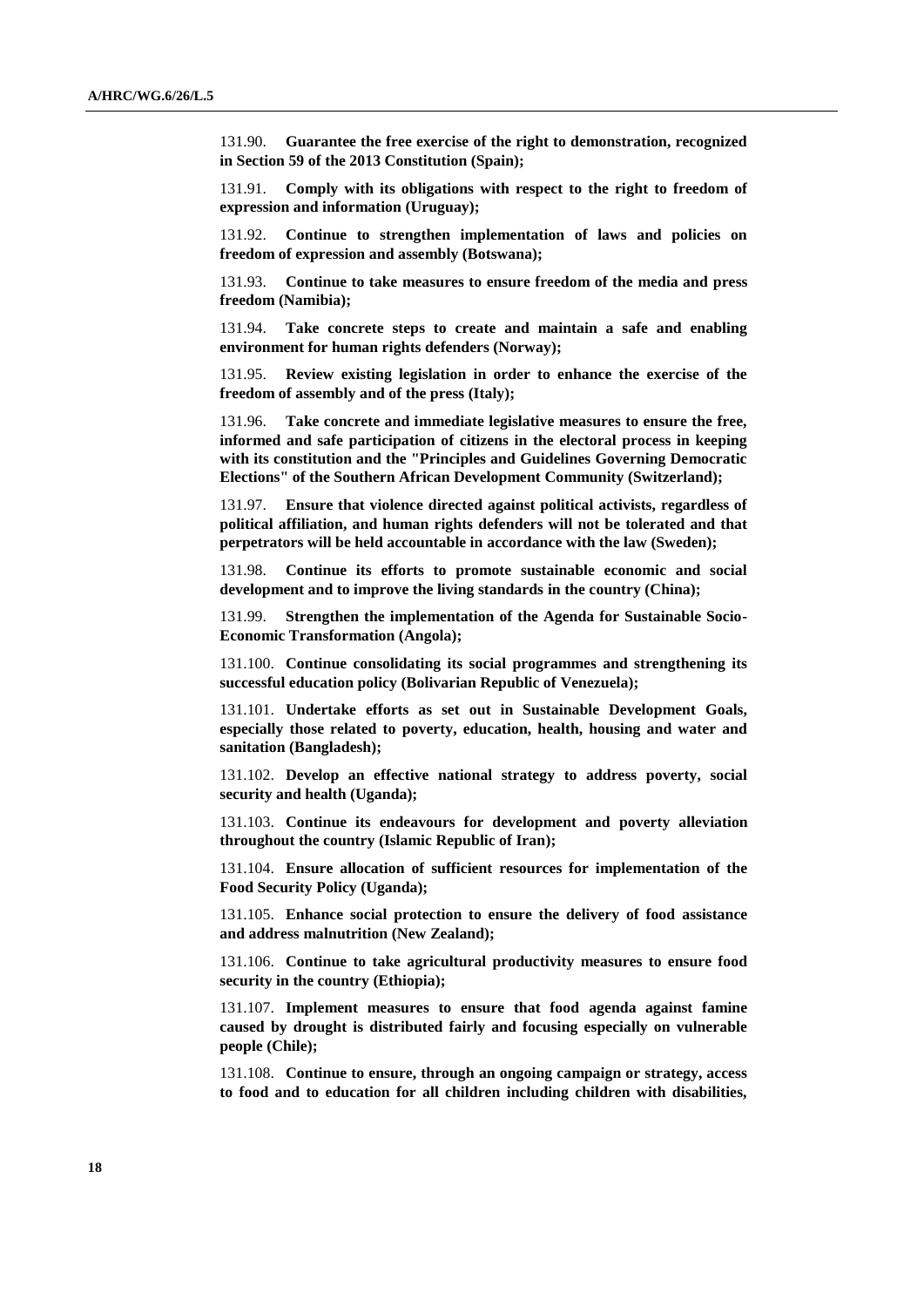**children who live on the street, orphans and children living in rural areas (Mexico);**

131.109. **Develop a strategy or a national plan for de-institutionalization of children from the residential care institutions to foster families (Serbia);**

131.110. **Develop a comprehensive strategy for children in street situations, using a child rights approach and addressing both prevention and response (Serbia);**

131.111. **Implement effectively the human rights to drinking water and sanitation as embodied in the Constitution (Spain);** 

131.112. **Take effective measures to reduce and combat malaria, HIV/AIDS and tuberculosis (Angola);** 

131.113. **Continue efforts in combating HIV/AIDS epidemic in the country (United Republic of Tanzania);** 

131.114. **Continue efforts to combat diseases including malaria and HIV/AIDS by investing in pharmaceutical research and public access to treatment options (Maldives);** 

131.115. **Strengthen children's access to health services, particularly as regards to HIV/AIDS, malaria and tuberculosis (Algeria);** 

131.116. **Develop a long term plan to keep health personnel skilled and establish a permanent training on this matter (Panama);** 

131.117. **Develop and operationalize a comprehensive strategy on preventing maternal, neonatal and child mortality (Botswana);** 

131.118. **Strengthen efforts to increase women's access to health-care facilities and medical assistance in order to address the prevailing high maternal mortality rate (Ghana);** 

131.119. **Continue to take further measures to enhance the health care services especially for women and children (Myanmar);** 

131.120. **Upgrade primary and secondary healthcare infrastructure and increase budgetary allocation to Ministry of Health and Child Care in line with regional and international obligations (Kenya);** 

131.121. **Strengthen its efforts for realizing the full immunization in cooperation with the relevant United Nations Agencies (Democratic People's Republic of Korea);**

131.122. **Promote the right to education, inter alia, through combating challenges of access to schools (Armenia);** 

131.123. **Eliminate all barriers to students' access to education in all provinces (Kenya);**

131.124. **Strengthen national mechanisms to allow children's access to education and health services specifically in rural areas (Morocco);** 

131.125. **Ensure the allocation of sufficient resources to increase the quality of education, including improving schools' infrastructure (Turkey);** 

131.126. **Continue working with its development partners to invest in education sector (South Sudan);**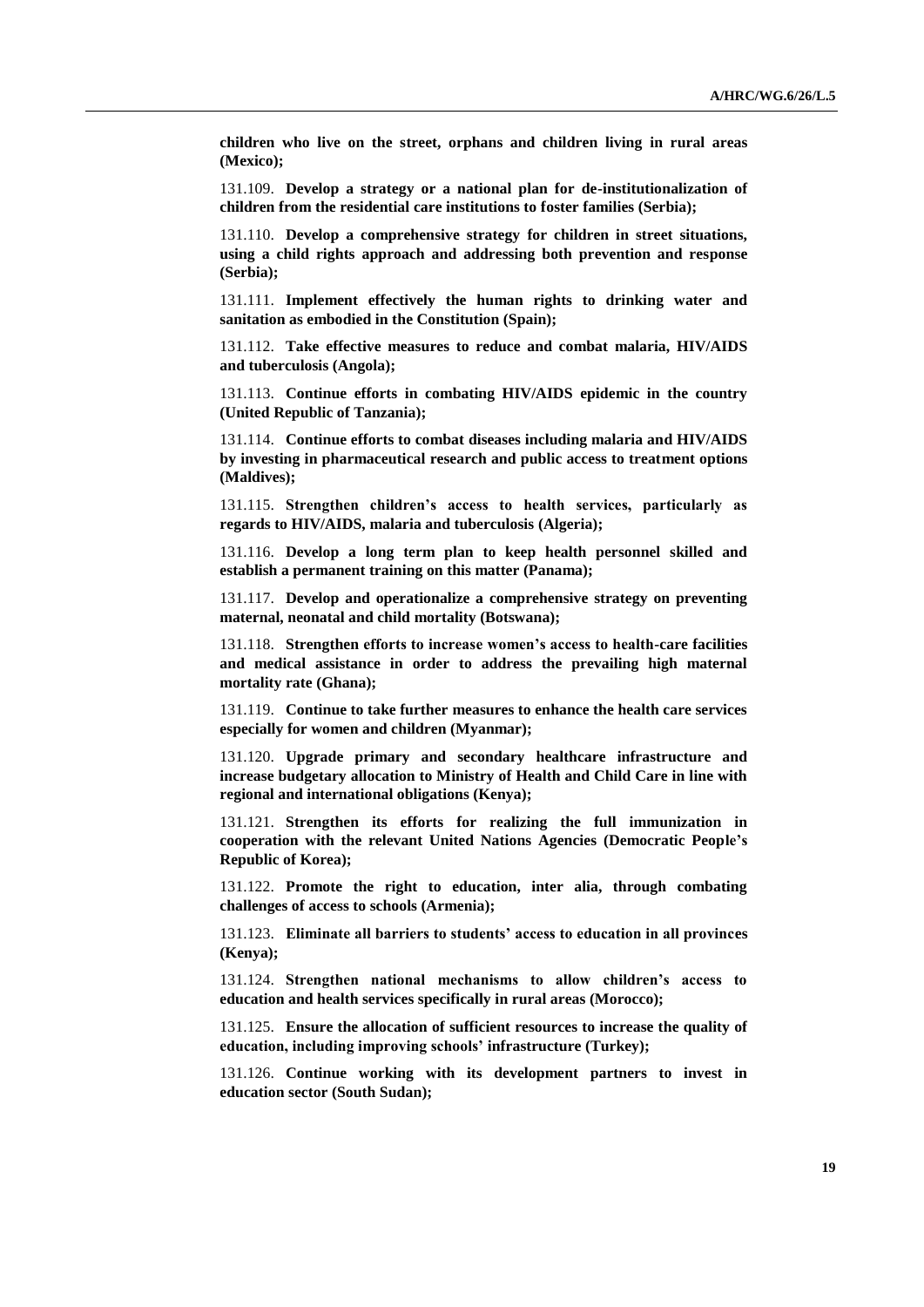131.127. **Take further steps to provide access to education for all children (Democratic People's Republic of Korea);** 

131.128. **Continue to focus on the issue of education to ensure inclusive, high quality, accessible education for all (Belarus);** 

131.129. **Further develop its education, including the improvement of access to education for persons with disability and other vulnerable groups (China);** 

131.130. **Incorporate into the education system a human rights based strategy which is inclusive of children with disabilities (Panama);** 

131.131. **Ensure a free and compulsory primary education by implementing the Education Act (Slovenia);** 

131.132. **Continue strengthening the programme primary education and provide full school attendance by children deprived of education in primary and secondary (Iraq);** 

131.133. **Promote the rights of persons with disabilities (Algeria);** 

131.134. **Strengthen social inclusion measures, in particular for persons with physical disabilities (Angola);** 

131.135. **Continue efforts in accordance with the Zimbabwe Agenda for Sustainable Socio-Economic Transformation for the period October 2013 to December 2018, which provides for a harnessing of the maximum benefit from the national natural resources in order to strengthen food security, eliminate poverty, extend social coverage and restore the infrastructure. (Russian Federation);** 

131.136. **Support partnership particularly with the private sector for the implementation of the Zimbabwe agenda for sustainable social-economic development (Morocco);** 

131.137. **Accelerate activities for implementation of the Agenda for Sustainable Socio-Economic Transformation (Islamic Republic of Iran);** 

131.138. **Work closely with the international community in the humanitarian response to the ongoing drought and to ensure that humanitarian aid is distributed in a non-political, non-discriminatory manner (Norway);** 

131.139. **Continue efforts to implement the Zim-ASSET, in order to improve economic development and to enhance peace and security (Holy See);** 

131.140. **Take steps to promote economic growth with a more equitable distribution of resources, to ensure social and economic rights for all (Norway);**

131.141. **Continue to strengthen the efforts to fight corruption (United Republic of Tanzania);**

131.142. **Continue efforts in collecting taxes (United Republic of Tanzania).**

132. **The following recommendations will be examined by Zimbabwe which will provide responses in due time, but no later than the thirty-fourth session of the Human Rights Council in March 2017:**

132.1. **Ratify the international human rights treaties to which the country is not yet a party, including the Convention against Torture and Other Cruel, Inhuman or Degrading Treatment or Punishment and its optional Protocol, and the International Convention for the Protection of All Persons from Enforced Disappearance (Brazil);**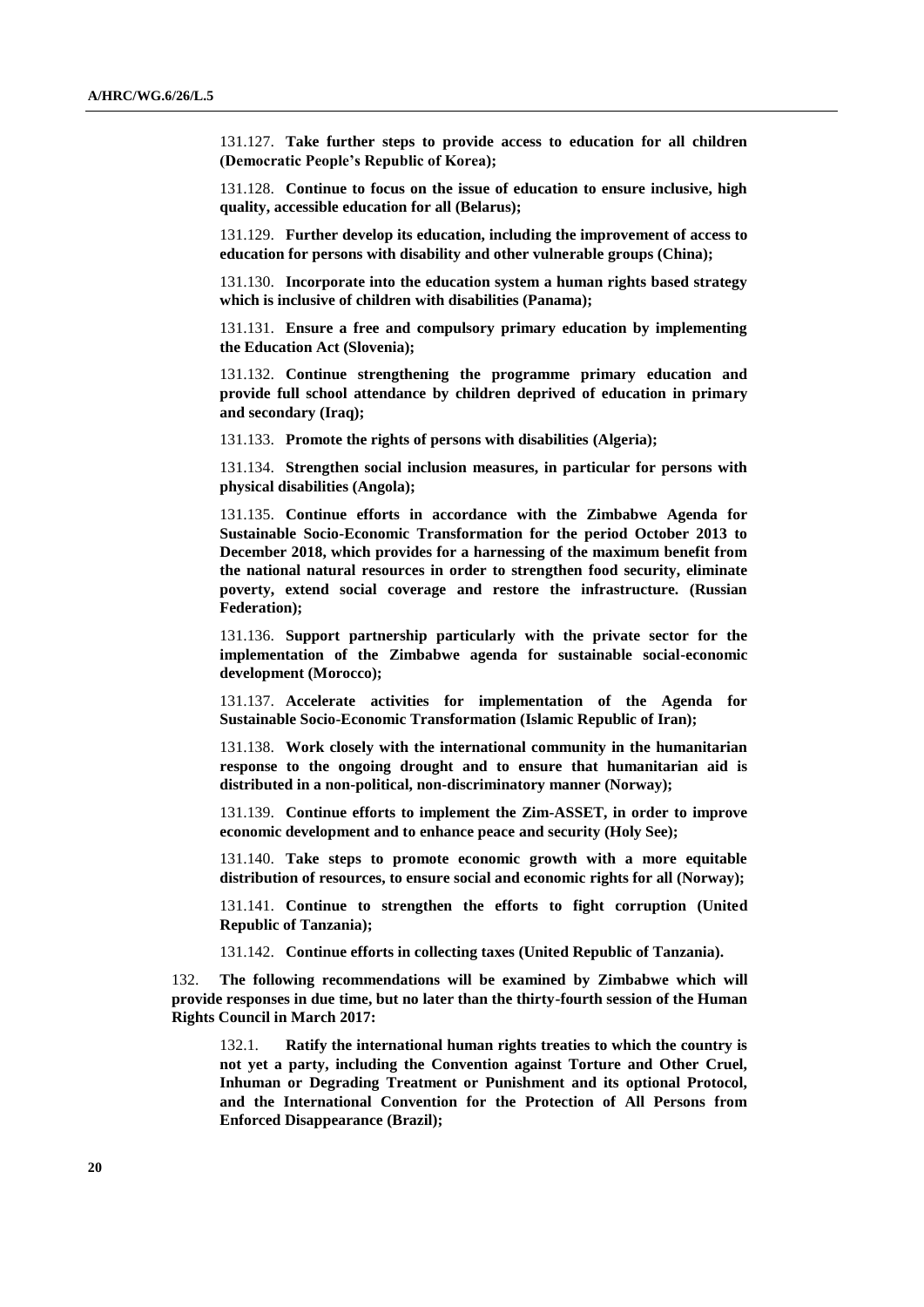132.2. **Ratify other human rights conventions, particularly the Convention against Torture and Other Cruel, Inhuman or Degrading Treatment or Punishment and International Convention on the Protection of the Rights of All Migrant Workers and Members of Their Families (Congo);** 

132.3. **Consider ratification of the Convention against Torture and other Cruel, Inhuman or Degrading Treatment or Punishment (Indonesia);** 

132.4. **Ratify the Convention against Torture and other Cruel, Inhuman or Degrading Treatment of Punishment (Netherlands);** 

132.5. **Ratify Convention against Torture and other Cruel, Inhuman or Degrading Treatments or Punishments (Montenegro);** 

132.6. **Ratify the Convention against Torture and Other Cruel, Inhuman or Degrading Treatment or Punishment (Senegal);**

132.7. **Ratify the Convention against Torture and Other Cruel, Inhuman or Degrading Treatment or Punishment (Timor-Leste);** 

132.8. **Ratify of the Convention against Torture and Other Cruel, Inhuman or Degrading Treatment or Punishment (Costa Rica);** 

132.9. **Ratify the Convention against Torture and Other Cruel, Inhuman or Degrading Treatment or Punishment (Czechia);** 

132.10. **Ratify the Convention against Torture and Other Cruel, Inhuman or Degrading Treatment or Punishment (Djibouti);** 

132.11. **Ratify the UN Convention Against Torture without delay (Sweden);** 

132.12. **Consider accession to the Convention against Torture and other Cruel, Inhuman and Degrading Treatment (Namibia);** 

132.13. **Fully respect the spirit and letter of the 2013 Constitution, and ratify the Convention against Torture and Other Cruel, Inhuman or Degrading Treatment or Punishment (United Kingdom of Great Britain and Northern Ireland);** 

132.14. **Ratify UN Convention Against Torture and its Optional Protocol and domesticate it in line with the new Constitution (Kenya);** 

132.15. **Sign and ratify the Convention Against Torture (Italy);** 

132.16. **Intensify efforts to ratify the Convention against Torture (Denmark);**

132.17. **Speed up the process to ratify the Convention against Torture and Other Cruel, Inhuman or Degrading Treatment or Punishment and the Optional Protocol thereof (Chile);** 

132.18. **Ratify the Convention against Torture and typify torture as a crime by modifying its Criminal Code (Spain);** 

132.19. **Ratify the Convention against Torture (Rwanda);** 

132.20. **Ratify the OP-CAT (Rwanda);**

132.21. **Ratify the United Nations Convention against Torture and Other Cruel, Inhuman or Degrading Treatment or Punishment as well as its Optional Protocol (Zambia);**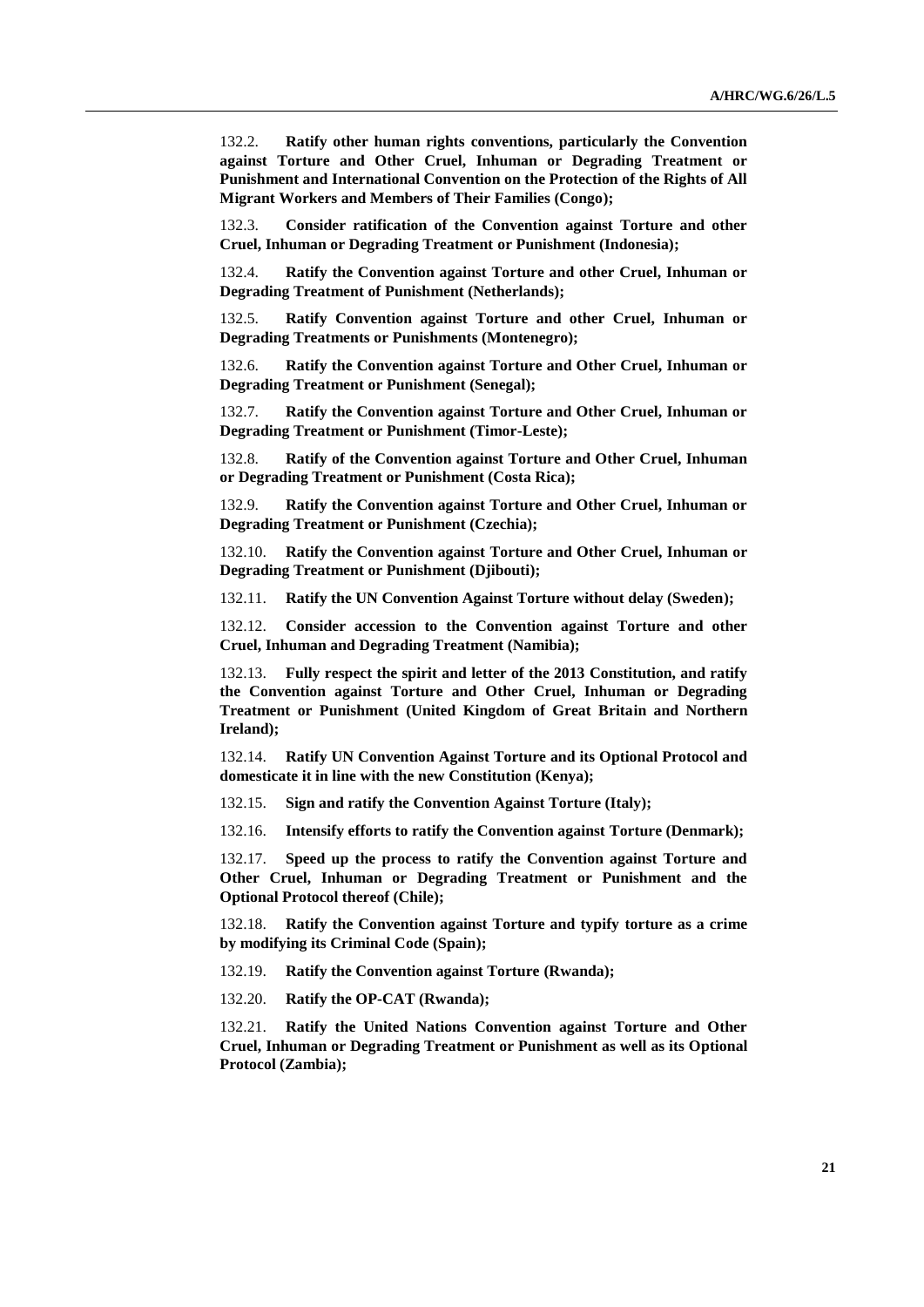132.22. **As previously recommended, ratify the CAT and its optional protocol, implement its standards into national law and take immediate and concrete actions against the practice of torture by State officials (Germany);** 

132.23. **Ratify promptly the Convention Against Torture (Guatemala);** 

132.24. **Ratify the Optional Protocol to CAT (Guatemala);**

132.25. **Ratify the International Convention on the Protection of the Rights of all Migrant Workers and Members of their Families (Guatemala);** 

132.26. **Ratify the Optional Protocol of the Convention on the Elimination of All Forms of Discrimination Against Women (Guatemala);**

132.27. **Accept, ratify or accede, where appropriate, to the Convention against Torture and Other Cruel, Inhuman or Degrading Treatment or Punishment (Uruguay);**

132.28. **Ratify or accede, where appropriate the Second Optional Protocol to the International Covenant on Civil and Political Rights, aiming at the abolition of the death penalty (Uruguay);**

132.29. **Accept, ratify or accede, where appropriate, the Optional Protocol to the International Covenant on Economic, Social and Cultural Rights (Uruguay);**

132.30. **Accept, ratify or accede, where appropriate, the International Convention for the Protection of All Persons from Enforced Disappearance (Uruguay);**

132.31. **Take all institutional measures required to accede to the Convention against Torture and Other Cruel, Inhuman or Degrading Treatment or Punishment (France);** 

132.32. **Take all institutional measures required to accede to the International Convention for the Protection of All Persons from Enforced Disappearance (France);** 

132.33. **Ratify the core international human rights instruments including CAT, CRPD, all Optional Protocols to the CRC, the United Nations Protocol to Prevent, Suppress and Punish Trafficking in Persons especially Women and Children and the first Optional Protocol to the ICCPR, and incorporate them into their national legislation (Slovenia);** 

- 132.34. **Ratify the CAT (Sierra Leone);**
- 132.35. **Ratify ICRMW (Sierra Leone);**
- 132.36. **Ratify the ICPPED (Sierra Leone);**
- 132.37. **Proceed with the early conclusion of the ICPPED (Japan);**
- 132.38. **Proceed with the early conclusion of the CAT (Japan);**

132.39. **Issue standing invitations to the special procedures for their country visits (Japan);** 

132.40. **Ratify the International Convention on the Rights of Migrants and their Families (Ghana);**

132.41. **Ratify International Convention for the Protection of All Persons from Enforced Disappearances (Ghana);**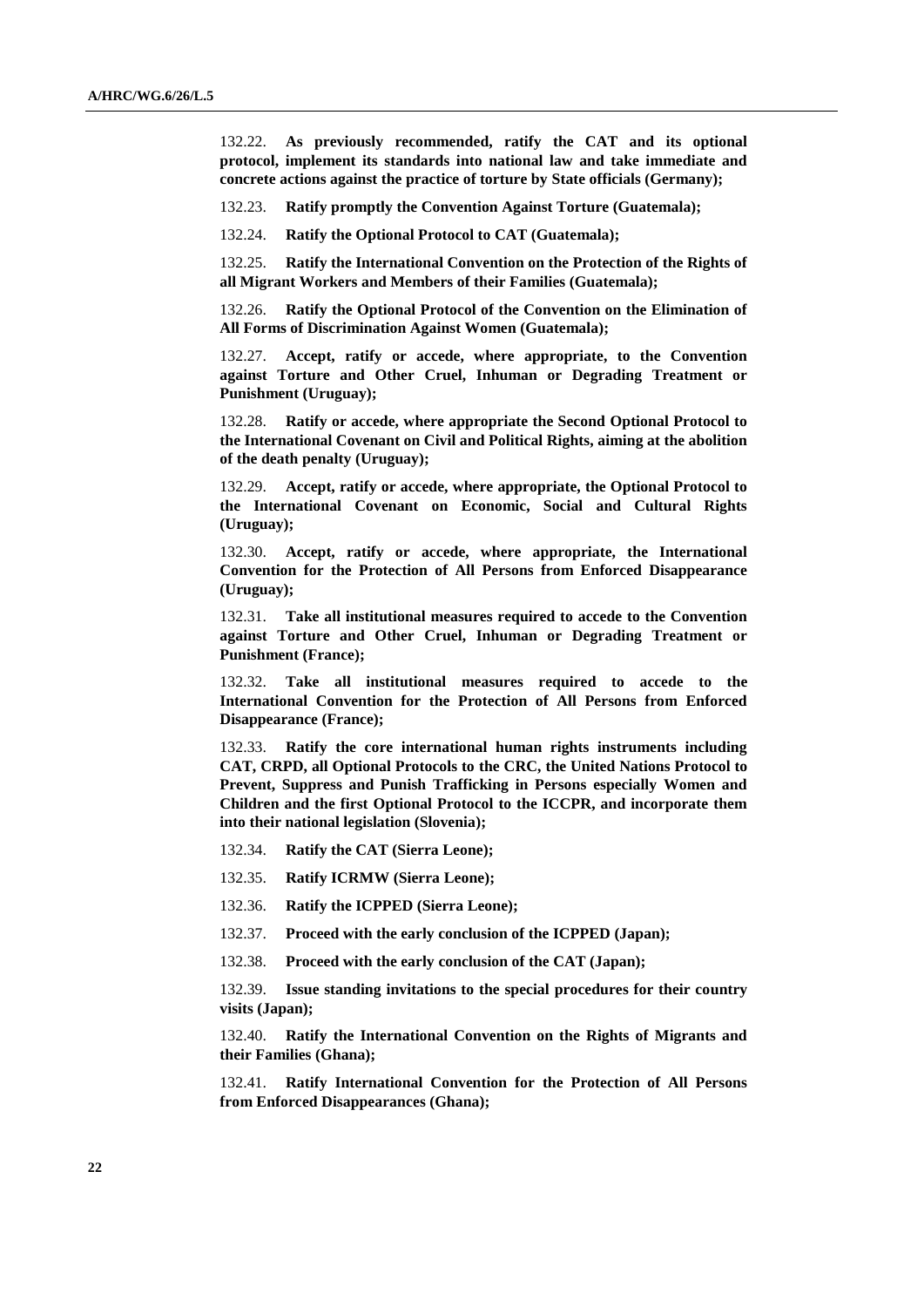132.42. **Ratify the Convention Against Torture (Ghana);**

132.43. **Consider ratification of the International Convention on the Protection of the Rights of All Migrant Workers and Members of their Families (Indonesia);** 

132.44. **Ratify the International Covenant on Civil and Political Rights and its protocols (Portugal);**

132.45. **Ratify the Convention against Torture and Other Cruel, Inhuman or Degrading Treatment or Punishment, as well as its Optional Protocols (Portugal);** 

132.46. **Ratify and the Optional Protocol to the International Covenant on Economic, Social and Cultural Rights (Portugal);**

132.47. **Ratify the Second Optional Protocol to ICCPR, aimed at the abolition of the death penalty (Montenegro);**

132.48. **Ratify the Convention against Torture and the Second Optional Protocol for the International Covenant on Civil and Political Rights (New Zealand);**

132.49. **Ratify the Second Optional Protocol of the ICCPR aimed at the abolition of the death penalty (Rwanda);**

132.50. **Sign and ratify the two Optional Protocols to ICCPR (Turkey);**

132.51. **Sign and ratify the Convention against Torture and Other Cruel, Inhuman or Degrading Treatment or Punishment (Turkey);** 

132.52. **Sign and ratify the Optional Protocol to CAT (Turkey);**

132.53. **Ratify the International Convention for the Protection of all Persons from Enforced Disappearances (Netherlands);** 

132.54. **Ratify the International Convention for the Protection of All Persons from Enforced Disappearance (Senegal);** 

132.55. **Ratify the International Convention for the Protection of All Persons from Enforced Disappearance (Costa Rica);** 

132.56. **Ratify the International Convention for the Protection of All Persons from Enforced Disappearance (Djibouti);** 

132.57. **Consider ratifying the ICRMW (Philippines);**

132.58. **Consider ratifying ILO Convention 189 (Philippines);**

132.59. **Ratify the Optional Protocol to the Convention on the Elimination of all Forms of Discrimination against Women (Spain);**

132.60. **Ratify the Optional Protocol to the Convention on the Elimination of All Forms of Discrimination against Women (Costa Rica);** 

132.61. **Ratify the Optional Protocol to the Convention on the Elimination of All Forms of Discrimination against Women (Djibouti);** 

132.62. **Ensure that its legislation is in line with the new Constitution and the rights concerning freedom of expression and freedom of media therein, including to repeal the Access to Information and Protection of Privacy Act and the Public Order and Security Act, and to license independent broadcasters (Sweden);**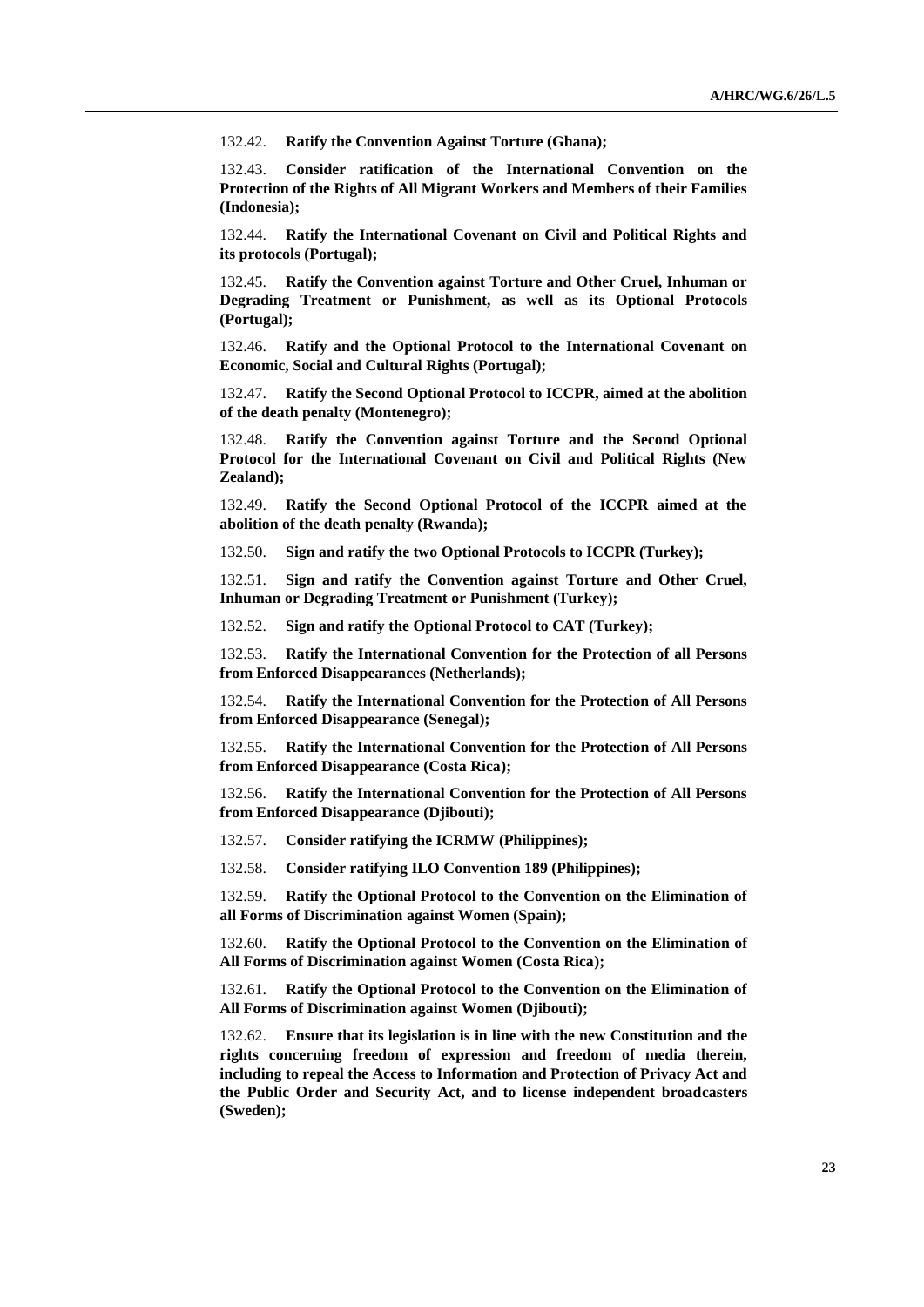132.63. **Review and update the Public Order and Security Act and Private Voluntary Organizations Act to be in line with international human rights standards (Norway);**

132.64. **Immediately publish a timeline ensuring that legislation, including the Public Order and Security Act, the Access to Information and Protection of Privacy Act and relevant electoral legislation, will be aligned with the Constitution before the end of the 8th Parliament (United Kingdom of Great Britain and Northern Ireland);**

132.65. **Amend all discriminatory provisions and administrative regulations relating to family, marriage and divorce (Belgium);**

132.66. **Amend the draft Computer Crime and Cybercrime Bill, and the Public Order and Security Act to align with the 2013 Constitution (Australia);** 

132.67. **Ensure that the National Human Right Commission is given financial autonomy as well as independence for its mandate, immunity and designation of its member according to the Paris principles (Costa Rica);**

132.68. **Guarantee the independence of the Human Rights Commission of Zimbabwe as far as the following are concerned: funding, mandate immunity and appointment of commission members, all this in accordance with the Paris Principles on the national institutions for the promotion and protection of human rights (Guatemala);**

132.69. **Ensure that humanitarian agencies can operate in all parts of the country without undue restrictions (Republic of Korea);**

132.70. **Extend an open and standing invitation to mandate holders of the United Nations Special Procedures (Guatemala);** 

132.71. **Extend a Standing Invitation to the Council's Special Procedures (Portugal);**

132.72. **Extend a standing invitation to the Special Procedures (Turkey);**

132.73. **Issue a standing invitation to the special procedures (Congo);** 

132.74. **Issue standing invitations to all special procedure mandate holders (Ghana);** 

132.75. **Consider issuing a standing invitation to the UN human rights Special Procedures (Rwanda);** 

132.76. **Allow before its next UPR, an unhindered access to the country to all Special Procedures of the Human Rights Council who requested a visit (Czechia);**

132.77. **Cooperate with the special procedure mandate holders of the Human Rights Council by responding positively to their requests for visits (Sierra Leone);**

132.78. **Reinforce policies to ensure that all children born in Zimbabwe, regardless of their parents' origins, are issued with birth certificates (Holy See);** 

132.79. **Consider amending the existing legislation to ensure that all children born in Zimbabwe, regardless of their parents' origin are issued with birth certificates and to ensure the paternity rights of children born out of wedlock (Namibia);**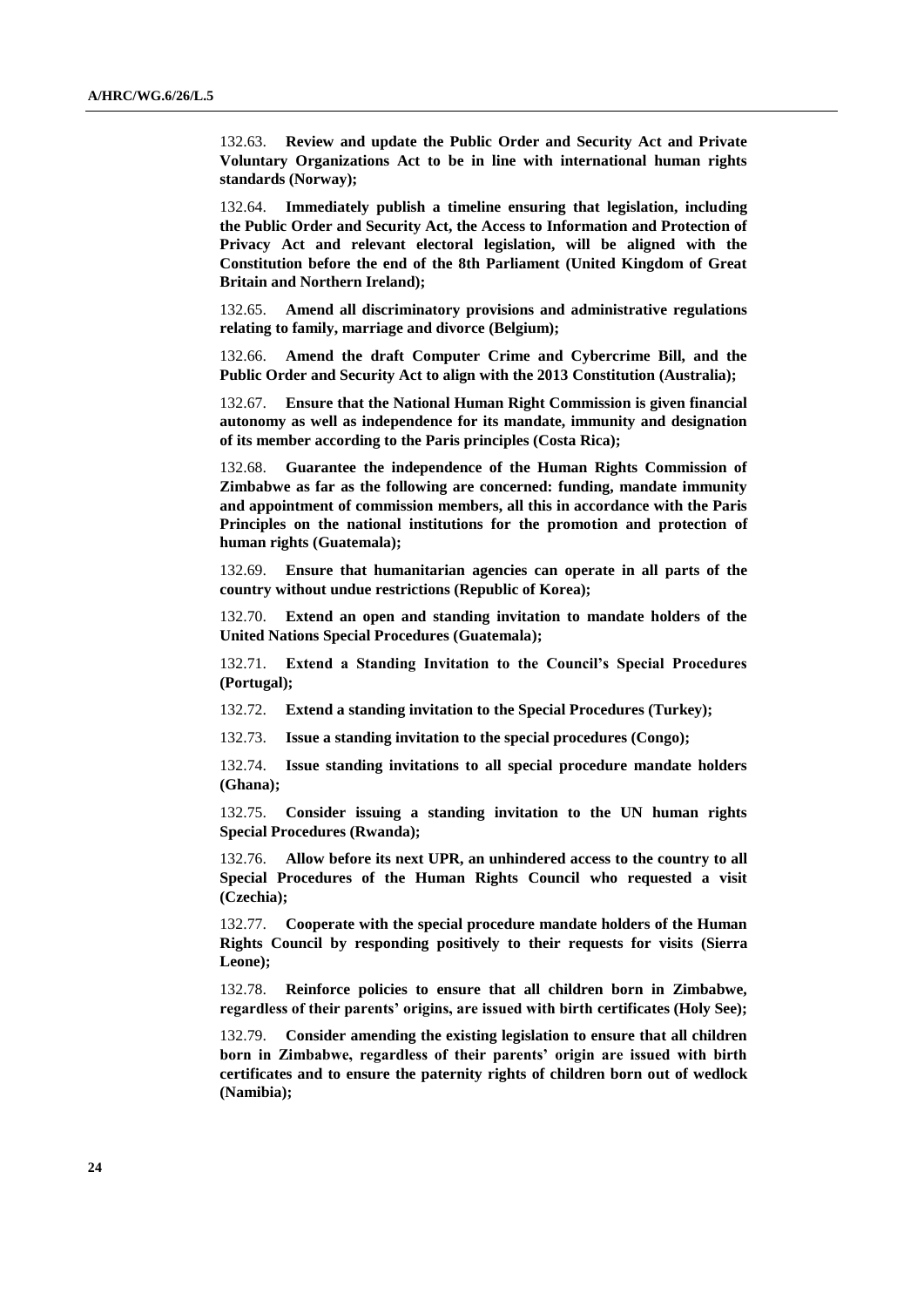132.80. **Scale up efforts to ensure that all children are issued with a birth certificate (Mexico);**

132.81. **Provide access to free quality health care services for all children; Abolish corporal punishment in all settings; and Strengthen child protection systems in full compliance with international human rights obligations including the implementation of national child protection programmes by December 2018 (Slovenia);**

132.82. **Abolish the death penalty in domestic law for all crimes, adopt an immediate official moratorium on executions, and commute without delay all death sentences into prison sentences (Uruguay);** 

132.83. **Abolish death penalty in national legislation for all crimes (Belgium);** 

132.84. **Establish a moratorium on the death penalty with a view to fully abolish it both in practice and in law, for all cases and under all circumstances (Portugal);** 

132.85. **Adopt a moratorium on the death penalty, as a first step towards its complete and full abolition (France);** 

132.86. **Establish an official moratorium on executions and ratify the Second Optional Protocol to the International Covenant on Civil and Political Rights with a view to abolishing the death penalty (Slovenia);** 

132.87. **Establish a formal moratorium on the death penalty with a view to ratifying the Second Optional Protocol to the ICCPR (Australia);** 

132.88. **Advance towards the abolition of capital punishment by decreeing a de iure moratorium (Spain);** 

132.89. **Immediately adopt policies to guide the equitable use of the performance and accountability systems of the state justice institutions (Denmark);** 

132.90. **Repeal and amend legislation that infringes on the right to freedom of expression in line with Zimbabwe's international obligations and constitution, such as the Criminal Law (Codification and Reform) Act and the Public Order and Security Act (New Zealand);** 

132.91. **Repeal or significantly reform laws that may have the effect of unduly restricting freedom of expression and the right of peaceful assembly, which include the Public Order and Security Act, the Computer Crime and Cyber Crime Bill and police bans on protests (United States of America);** 

132.92. **Ensure that upcoming legislation will not limit citizen's rights to engage in free and private exchange of information on social media (Norway);**

132.93. **Make efforts to promote free and unbiased local media, including by removing restrictions on local radio broadcasts (Norway);**

132.94. **Protect civil society actors, including human rights organisations, against any harassment or persecution, including arbitrary arrest or enforced disappearance, and improve the legal framework so that it encourages and facilitates the operation of NGOs (Czechia);**

132.95. **End human rights violations and abuses against civil society, the media and political opposition; repeal the ban on public demonstrations; and ensure individuals are able to exercise their rights to freedom of expression,**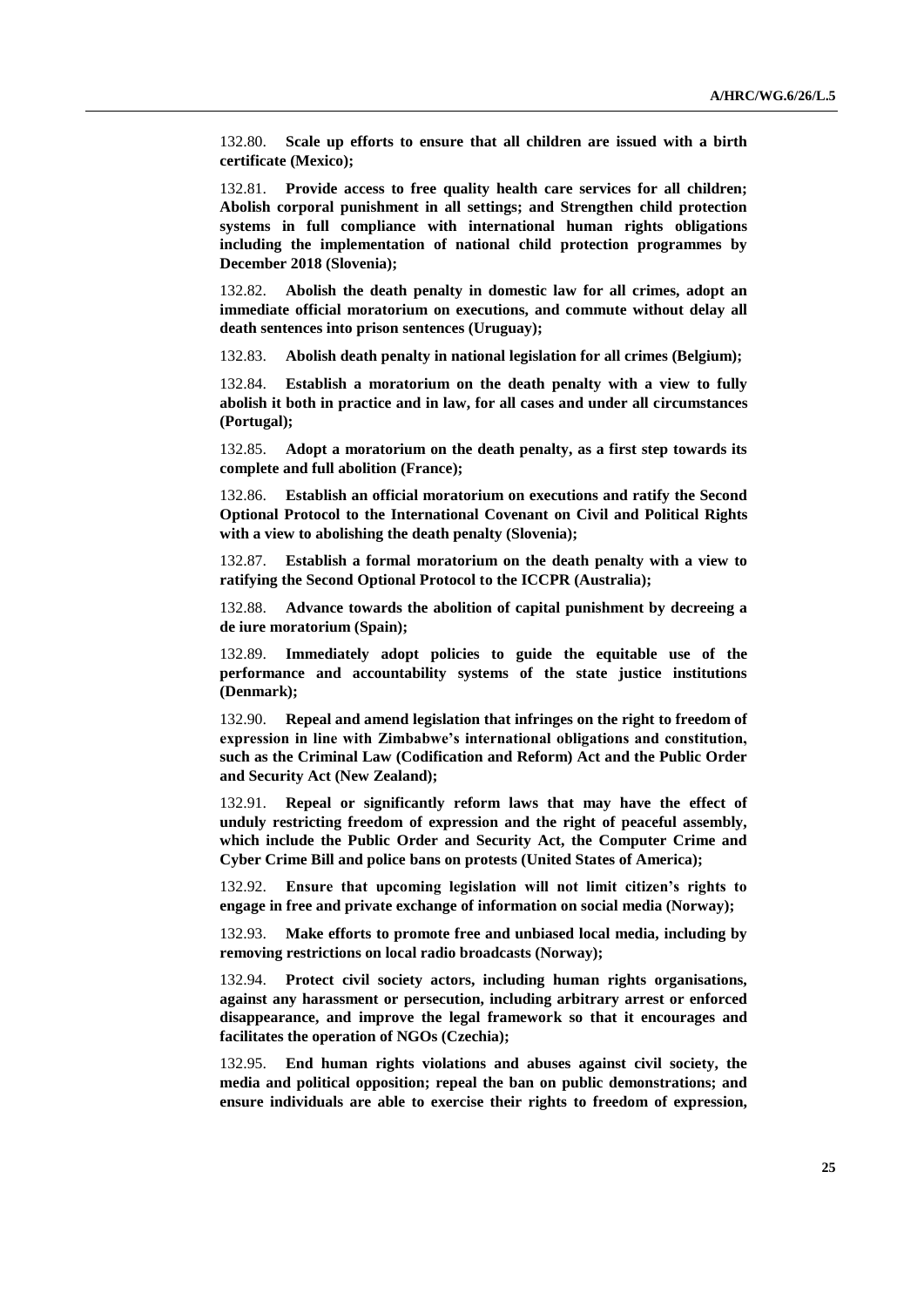**association, and peaceful assembly, free from intimidation and harassment (Canada);** 

132.96. **That the protections guaranteed by the Constitution be implemented, that a safe and enabling environment for civil society be created in law and practice and that the Government facilitate a visit by the Special Rapporteur on the situation of Human Rights Defenders (Ireland);** 

132.97. **Guarantee freedom of assembly and association including through immediate alignment of national legislation - in particular the Public Order and Security Act - with international standards (Denmark);** 

132.98. **As previously recommended, amend existing rules for the security forces, including the Public Order and Security Act, to ensure that the rights to peaceful assembly, freedom of association and freedom of press can be exercised (Germany);**

132.99. **Promote and disseminate the United Nations Declaration on Human Rights Defenders and adopt national legislation for its effective implementation; investigate threats, attacks and intimidation against human rights defenders and ensure their protection (Uruguay);**

132.100. **Enact specific laws and policies in order to protect the human rights defenders (Ukraine).**

133. **The recommendations below did not enjoy the support of Zimbabwe and have been noted:**

133.1. **Consider ratifying the Rome Statute of the International Criminal Court (Italy);** 

133.2. **Ratify the Rome Statute of the International Criminal Court (Timor-Leste);** 

133.3. **Ratify the Rome Statute of the International Criminal Court signed in 1998 (France);** 

133.4. **Accede to and domesticate the Statute of Rome and adopt provisions to cooperate fully and promptly with the International Criminal Court (Guatemala);**

133.5. **Ratify the Rome Statute of the ICC and to accede to the Agreement on Privileges and Immunities of the Court (Sweden);** 

133.6. **Ratify the Convention on the Non-Applicability of Statutory Limitations to War Crimes and Crimes against Humanity (Armenia);** 

133.7. **Repeal the provisions in the Criminal Code which criminalise sexual relations between consenting adults of the same sex (LGBTI) (Uruguay);** 

133.8. **Rescind legal provisions that provide for the criminalization of LGBTI persons following the principle of non-discrimination (France);** 

133.9. **Make progress both at the legislative level and in practice, in ensuring the rights and fundamental freedoms of LGBTI persons (Argentina);** 

133.10. **Decriminalize consensual sexual relations between consenting same sex adults (Spain);** 

133.11. **Repeal the crime of sodomy as described in the Criminal Code and Reform Act, 2006, and ensure that same sex conduct between consenting adults is not subject to criminal sanctions (Canada);**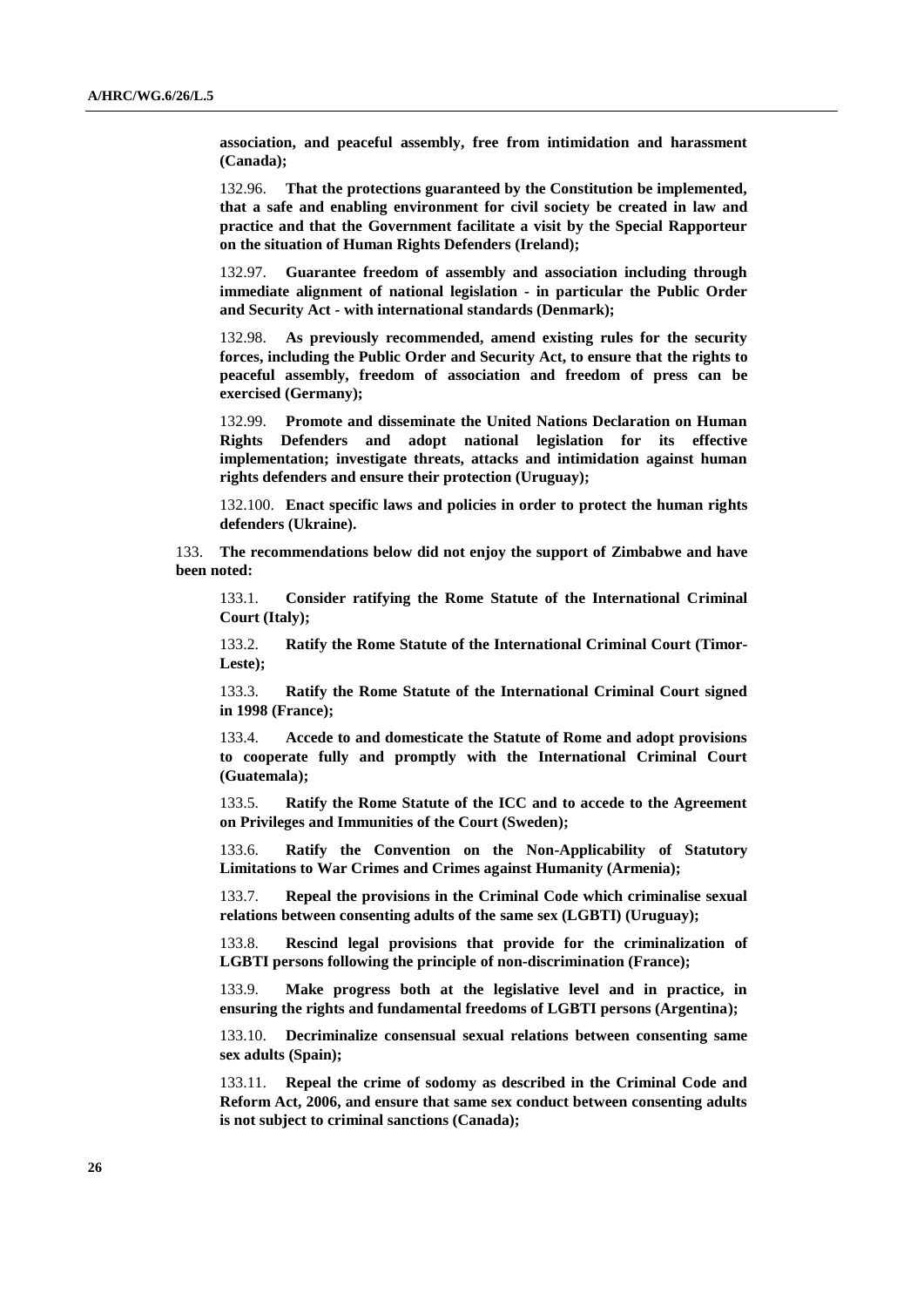133.12. **Issue a standing invitation to all mandate holders under the special procedures (Madagascar);** 

133.13. **Take measures to prevent and combat discrimination based on sexual orientation and gender identity, including by decriminalizing sexual relations between consenting adults of the same sex (Brazil);** 

133.14. **Adopt measures to prevent discrimination and violence based on sexual orientation and gender identity, both by state officials and non-state actors, and allow the change of gender markers on Government-issued documentation (Israel);**

133.15. **Prohibit discrimination against persons because of their real or imputed sexual orientation, gender identity or expression, and ensure adequate protection for LGBTI persons, sex workers, and other marginalized group (Canada);**

133.16. **Adopt urgent measures to make progress on the elimination of all forms of discrimination, stigmatization and violence against people on the basis of their sexual orientation and gender identity and to promote the respect of the rights of all persons by the society (Chile);**

133.17. **Eliminate discrimination, stigmatization and violence against persons based on their sexual orientation and gender identity and through public dialogue promote tolerance and culture of non-discrimination (Czechia);**

133.18. **Enhance efforts to promote gender equality and combat all forms of discrimination including those on the basis of sexual orientation and gender identity (Italy).**

134. **All conclusions and/or recommendations contained in the present report reflect the position of the submitting State(s) and/or the State under review. They should not be construed as endorsed by the Working Group as a whole.**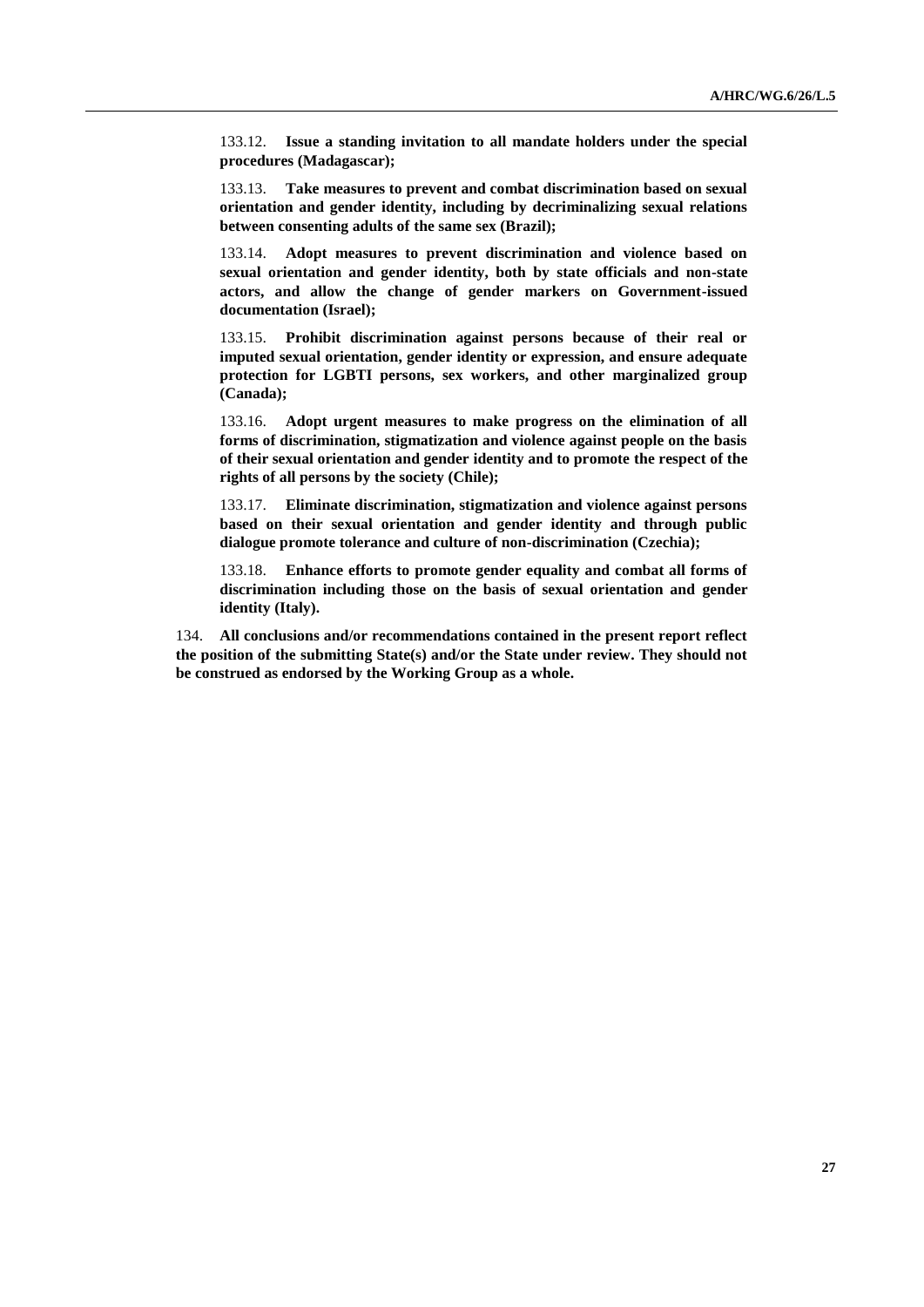## **Annex**

#### **Composition of the delegation**

The delegation of Zimbabwe was headed by His Excellency Mr. Emmerson D. MNANGAGWA, Vice-President and Minister for Justice, Legal and Parliamentary Affairs and composed of the following members:

- Hon. CC Sibanda, Minister of State in the Vice President's Office;
- H.E. T. Mushayavanhu, Ambassador, Permanent Representative, Zimbabwe Permanent Mission, Geneva;
- Mrs V. Mabiza Permanent Secretary for Justice, Legal and Parliamentary Affairs;
- Dr P. Gumbo, Permanent Secretary Women's Affairs, Gender and Community Development;
- Mr C.N. Gwatidzo, Principal Director, Honourable Vice President's Office;
- Mrs M. Msika, Director, Policy and Legal Research, Ministry of Justice, Legal and Parliamentary Affairs;
- Mr F.T Godzi, Director, Constitutional and Parliamentary Affairs;
- Mrs A Musiwa, Director, Ministry of Health and Child Care;
- Mrs A. Mufukare, Director, Ministry of Primary and Secondary Education;
- Mrs A. Manyanya, Director, Ministry of Finance;
- A.H. Machingauta, Deputy Commissioner-General, Zimbabwe Prisons And Correctional Services;
- Ass. Com. Nzombe, Assistant Commissioner, Zimbabwe Republic Police;
- F. Chimbaru, Acting Director, Civil Division, Attorney General's Office;
- Mr M. Undenge, Personal Assistant to the Honourable Vice President
- Mr C. Chishiri, Minister Counsellor, Zimbabwe Permanent Mission, Geneva;
- Ms N. Ndongwe, Counsellor, Zimbabwe Permanent Mission, Geneva;
- Ms J.T. Shumba, Ministry of Justice, Legal and Parliamentary Affairs(UPR Secretariat);
- Ms B. Shava, Ministry of Justice, Legal and Parliamentary Affairs (UPR Secretariat);
- Ms E. Tswana, Ministry of Justice, Legal and Parliamentary Affairs (UPR Secretariat);
- Mr L. Kabara, Ministry of Justice, Legal and Parliamentary Affairs (UPR Secretariat);
- M.C. Majata, Law Officer, Ministry of Public Service, Labour and Social Welfare;
- Mr E. Chivasa, President's Department;
- Ms C. Bindu, Ministry of Home Affairs;
- Mr Mawomo, Ministry of Local Government;